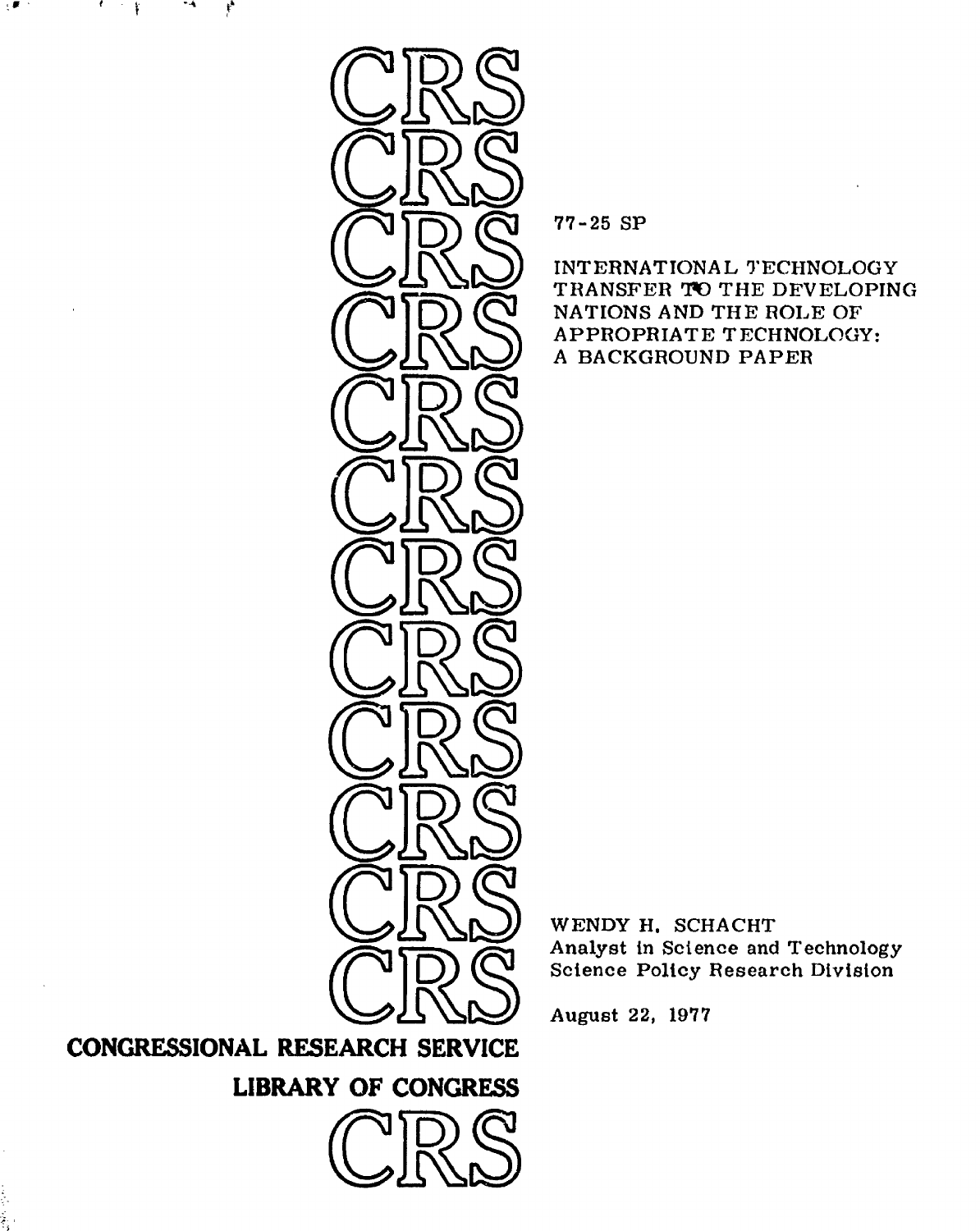The Congressional Research Service works exclusively for the Congress, conducting research, analyzing legislation, and providing information at the request of Committees, Members and their staffs.

The Service makes such research available, without partisan bias, in many forms including studies, reports, compilations, digests, and background briefings. Upon request, the CRS assists Committees in analyzing legislative proposals and issues, and in assessing the possible effects of these proposals and their alternatives. The Service's senior specialists and subject analysts are also available for personal consultations in their respective fields of expertise.

 $\frac{1}{2}$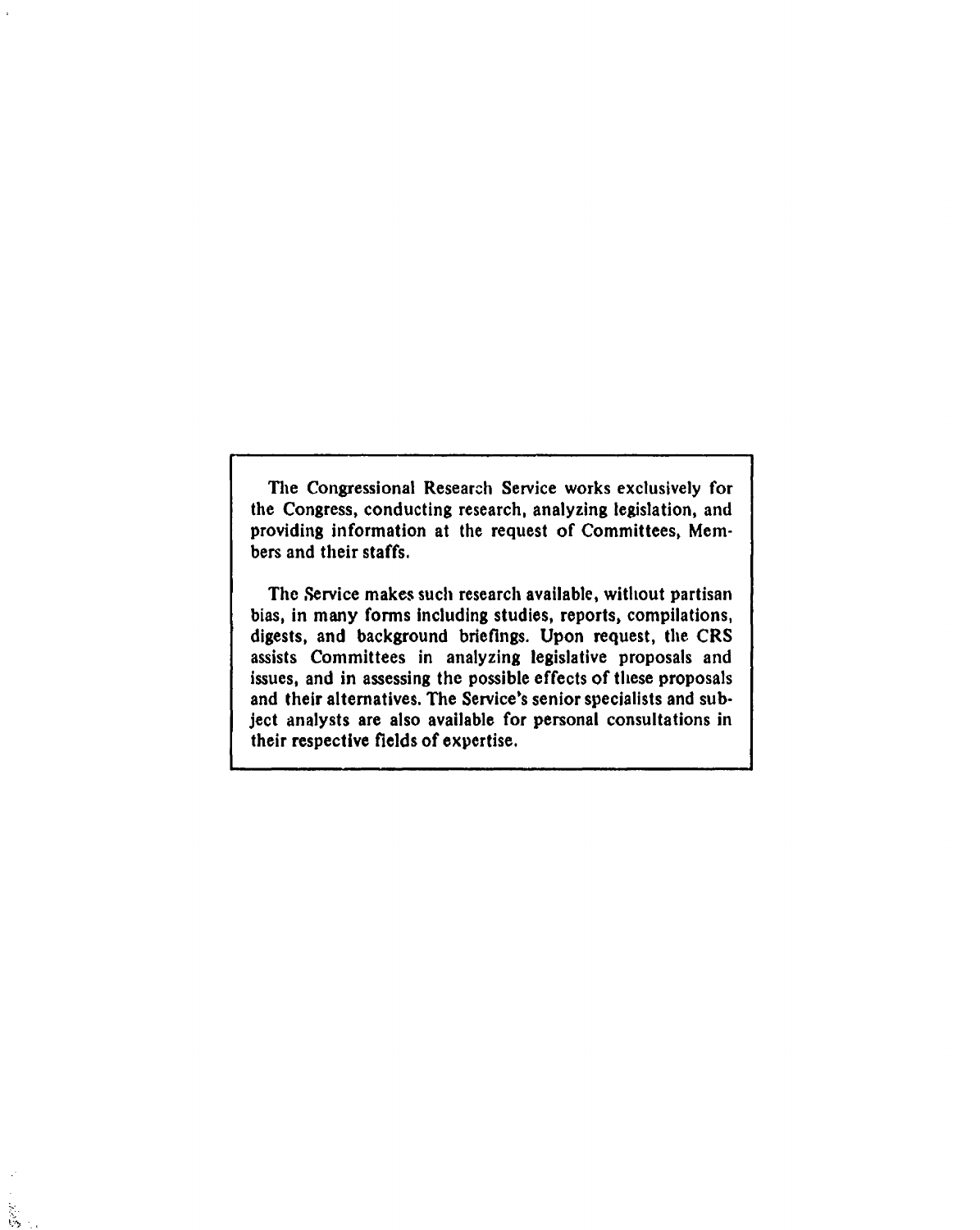## TABLE OF **CONTENTS**

 $\ddot{\phantom{a}}$ 

 $\tilde{\mathbb{C}}$  $\tilde{\mathcal{L}}$  $\hat{\boldsymbol{\beta}}$ 

 $\frac{1}{2}$ 

医白色的 医前

 $\hat{\boldsymbol{\cdot} }$ 

|                                                           | Page                    |
|-----------------------------------------------------------|-------------------------|
|                                                           |                         |
|                                                           |                         |
|                                                           | $\overline{\mathbf{2}}$ |
| Limits of Transfer to Underdeveloped Nations              | 5                       |
| Appropriate Technology: Concepts and Definition           | -6                      |
|                                                           | - 9                     |
|                                                           |                         |
|                                                           |                         |
|                                                           |                         |
| Appropriate Technology and the Rich Developing Nations 16 |                         |
|                                                           |                         |
|                                                           |                         |
|                                                           |                         |
|                                                           |                         |

NOTE: This paper was originally prepared in response to a request **by** the House International Relations Committee.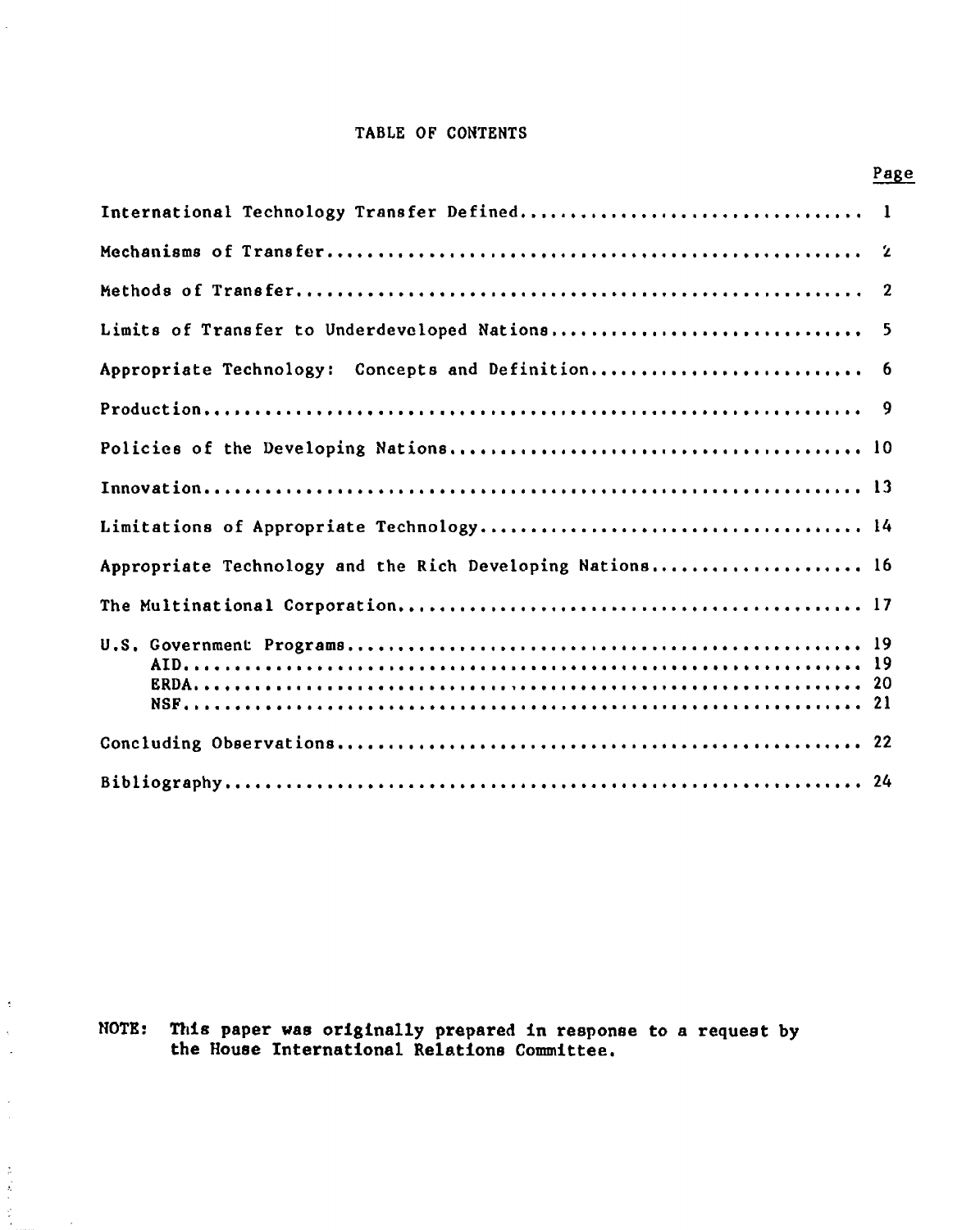## INTERNATIONAL TECHNOLOGY TRANSFER TO THE DEVELOPING NATIONS AND THE ROLE OF APPROPRIATE TECHNOLOGY: A BACKGROUND PAPER

The purpose of this background paper on international technology transfer to the developing nations and the role of appropriate technology is to provide general information on a topic which has received increasing attention in recent months. The paper discusses the concepts of, and mechanisms for, technology transfer and the difficulties in applying this process to the less developed countries (LDC's). Appropriate technology **(AT)** is discussed as an alternative approach to the familiar methods of technology transfer and development assistance in conjunction with the particular problems faced **by** the **LDC's.** Both the advantages and limitations of AT are developed. The paper provides a contextual framework for the consideration of alternate actions for bringing the benefits of technology to the developing nations.

#### International Technology Transfer Defined

Technology transfer is the process whereby a product or process developed in one area is utilized in another area or for another purpose. The transfer from the public to the private sector, from one governmental unit to another, from one government to a foreign country, or from industry to industry enables technologies developed to have benefits beyond their original usage. In a general sense, international technology transfer is accomplished through one of three processes. The technology in its original form can be transferred from one country or one industry to another and utilized for identical purposes. In other situations, the technology may be applied to a different purpose while retaining its original construction or components. And finally, the technology may be adapted for application to new and different problems and environments.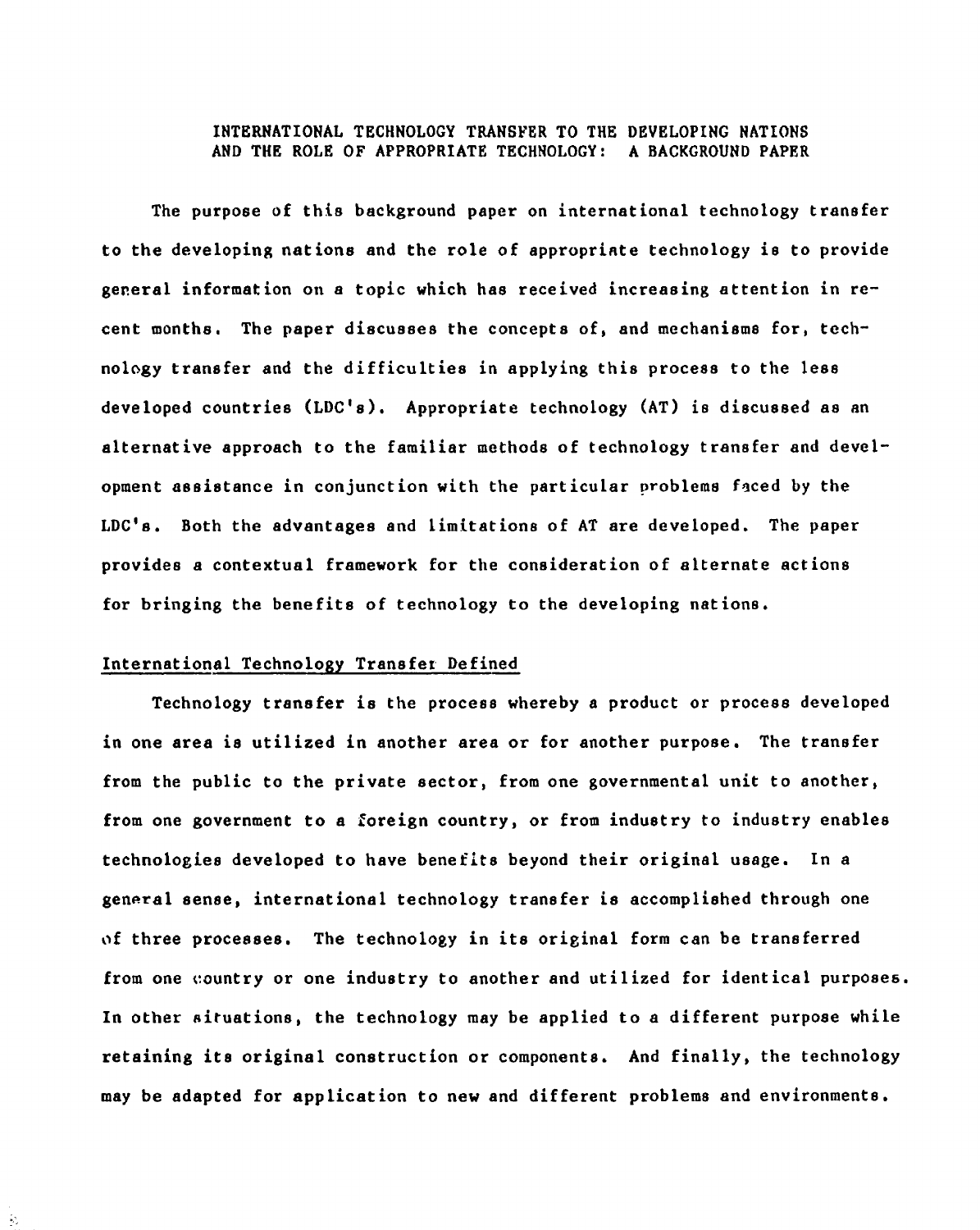Mechanisms of Transfer

The transfer of technology both domestically and internationally, can be effected through various mechanisms. Among these are: The sale or purchase of hardware The sale or purchase of technical information The sale of licenses The sale of patents Technical assistance contracts Cooperative ventures (government-government, industry-government, industry-industry) Co-production (foreign and domestic companies produce together) Turn-key manufacturing plants 1/ Multinational corporations Training Education Scientific and engineering exchanges Conferences and professional meetings Trade and professional journals International organizations Technical information services Foreign aid programs Theft and espionage

## Methods of Transfer

The international transfer of technology has various dimensions and can be conceptualized in various ways. These differing orientations serve to delineate the means and methods **by** which the transfer process operates. The transfer effected may be **(1)** direct or indirect; (2) formal or informal; **(3)** personal or impersonal; (4) based on technical acquisition, on data acquisition, or "knowhow" acquisition; **(5)** "embodied" or "disembodied"; **(6)** horizontal or vertical; and/or **(7)** the result of technological "push" or "pull", or a combination **of** these. Rarely does a method of transfer fit exclusively into one descriptive category nor are the categories mutually exclusive.

**<sup>1/</sup>** Turn-key manufacturing plants are those built and operated **by** a foreign company which also trains employees on the **job** and then turns ownership and operation over to a domestic source according to a prearranged agreement.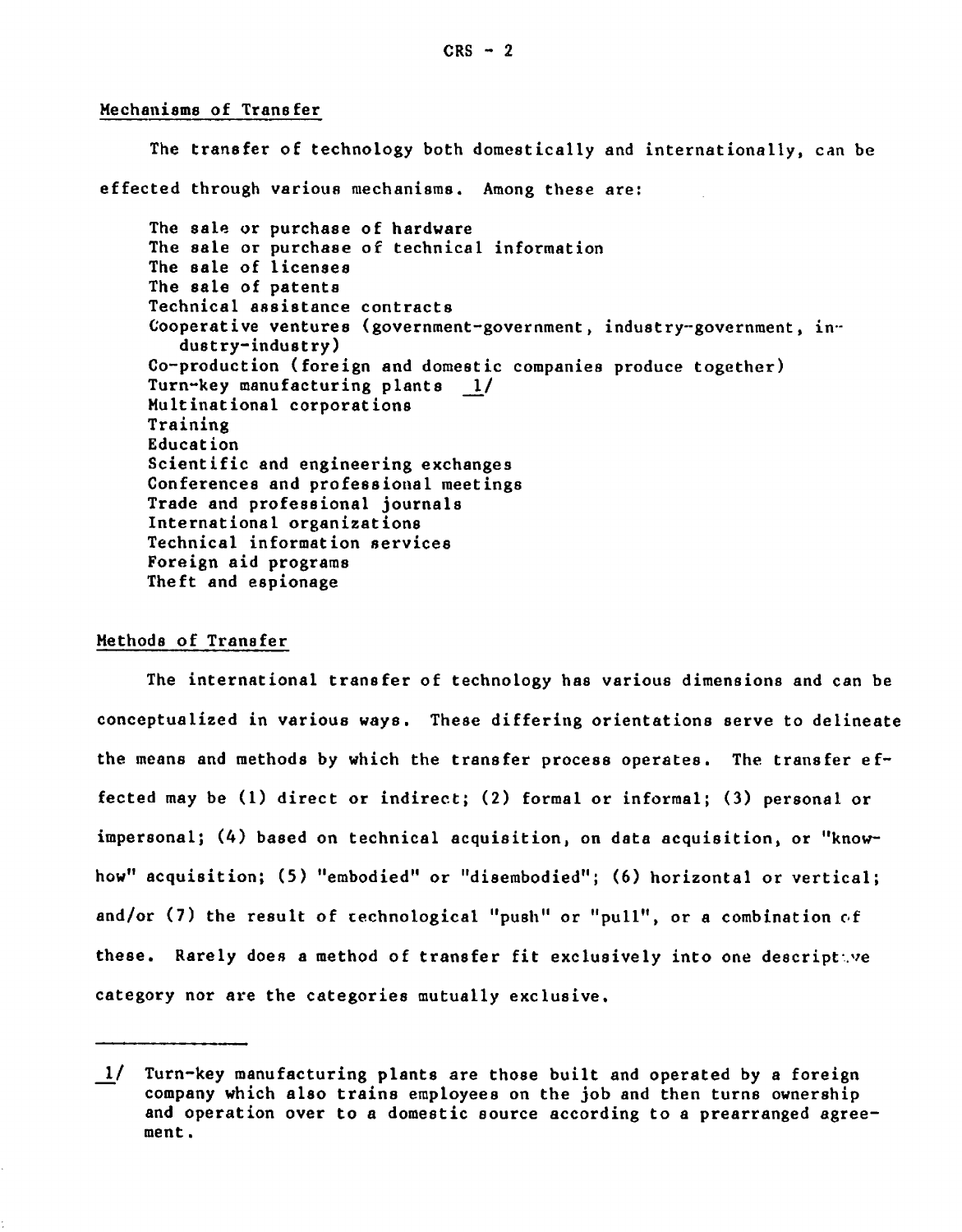Direct transfer involves the point-to-point transfer of a product, process, or technical specifications. It can involve, but is not necessarily limited to, licensing or purchase of patents, trademarks and/or design specifications; direct investment; the purchase of hardware, capital equipment, or intermediate products; turn-key manufacturing plants; the purchase of software and information systems; management contracts; and cooperative ventures. In contrast, indirect transfer is the transfer of information in a more general sense, that not specifically geared to a product or process. These indirect methods include training, education and personnel exchanges. Industrial shows and conferences serve as vehicles for technology transfer. Publications such as professional and trade journals also provide for indirect transfer as do personal contacts between scientists and technicians.

Formal and informal technology transfers involve similar concepts. Formal transfer concerns the exchange of technology through the negotiation of contracts, technical, industrial or scientific agreements, or the purchase of patent, trademark, or design rights, all of which have legal, governmental or contractual sanction. Informal transfer occurs in instances where information and know-how are transferred through unstructured channels such as published material, personal contacts and professional meetings.

Personal technology transfer requires the exchange of information and/or processes through face-to-face contacts with skilled workers and experts cooperating with the recipient countries or industries. Impersonal transfer involves those transactions where the transfer is effected through the acquisition of tangible property such as design specifications, equipment, turn-key plants and patents.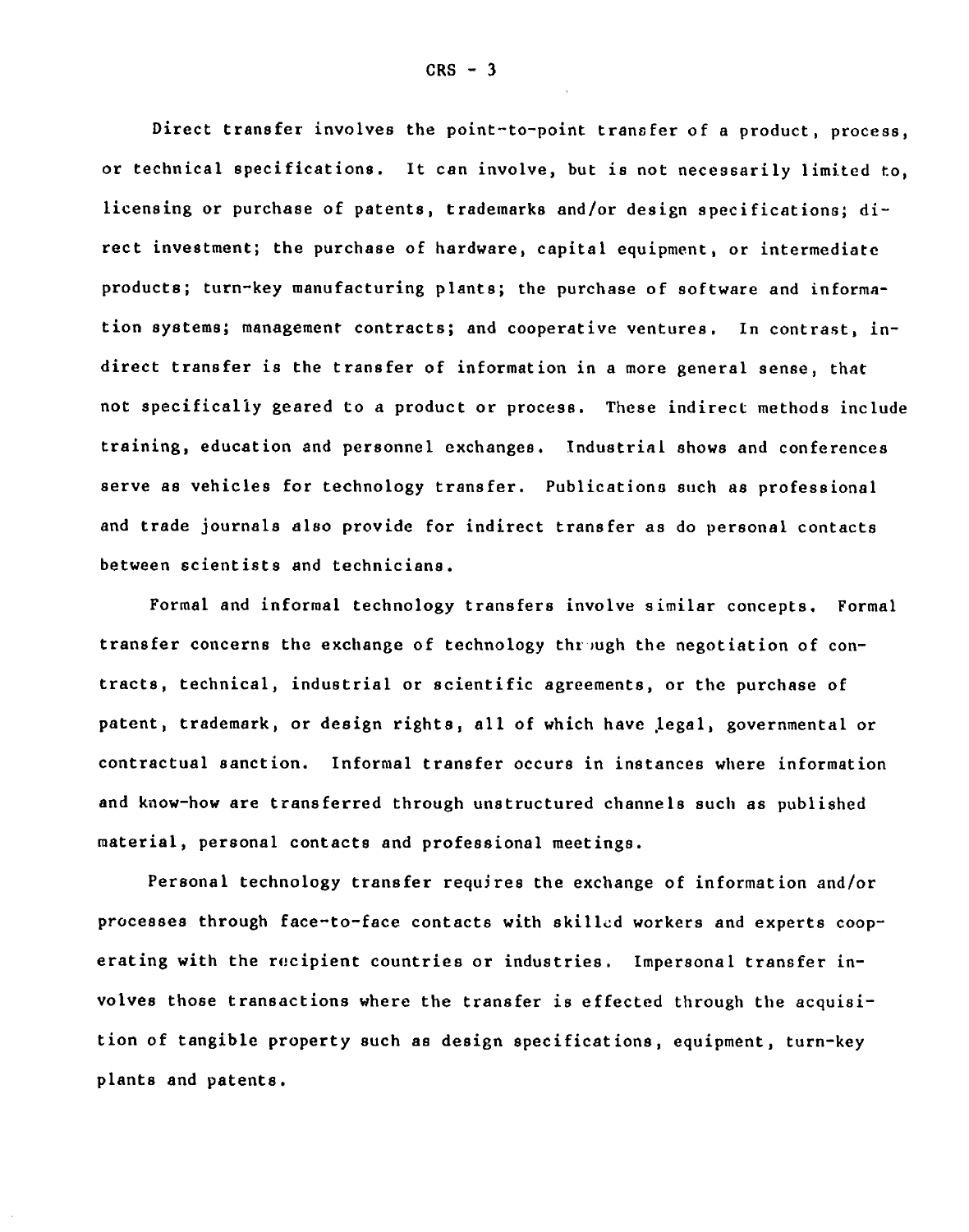An additional approach to technology transfer is to view it as technical acquisition, data acquisition, or "know-how" acquisition. The first relates to the purchase or exchange of technical products; machinery and equipment, prototypes and/or turn-key operations. The second, data acquisition concerns the purchase of technical information including licenses and patents. In contrast, "know-how" is acquired through people, transferred through training, experience, and demonstration.

Following much the same reasoning, technology may be conceptualized as being transferred "embodied" in other inputs of production such as in the purchase of equipment, turn-key operations and total systems, or "disembodied" through specific contractual arrangements such as the purchase of patents or industrial and technical cooperation agreements. 2/

Horizontal technology transfer occurs when a technology is transferred between industries or institutions and is adapted to an environment other than that for which it was originally developed. As described by Harvey Brooks, "horizontal transfer occurs through the adaption of a technology from one application to another, possibly wholly unrelated to the first . . . " 3/ Vertical transfer concerns the movement of technical knowledge within an industry or institution and from the general to the specific in regard to application. Vertical transfer includes:

<sup>2/</sup> Egea, Alejandro Nadal. Multinational Corporations in the Operation and Ideology of International Transfer of Technology. Studies in Comparative International Development, v. 10, Spring **1975:** 11.

<sup>3/</sup> Brooks, Harvey. National Science Policy and Technology Transfer. In Technology Transfer and Innovation. Washington, U.S. Govt. Print. Off., **NSF 67-5** (1967] **p.** 54.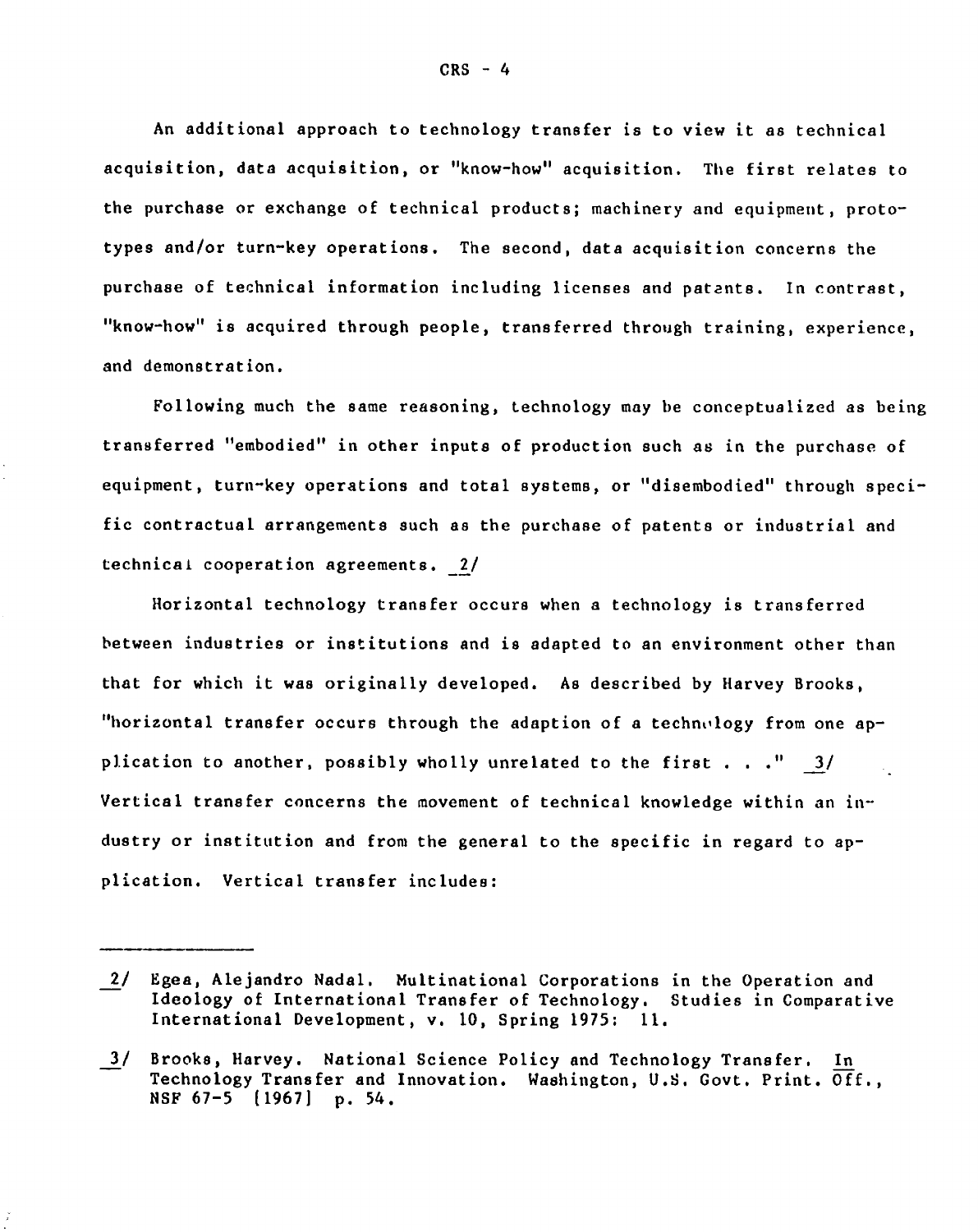. . . the process **by** which new scientific knowledge is incorporated into technology, and **by** which a 'state of the art' becomes embodied in a **sys**tem, and **by** which a confluence of several different, and apparently unrelated technologies, leads to a new technology. 4/

The "push" approach to technology transfer relies on the availability of a technology and its subsequent development into a marketable product. This development occurs in response to an expectation of the creation of a market and a user demand for the new technology. On the other hand, the "pull" approach to technology transfer is based on the notion that a technology should be developed or adapted in response to a specific market demand or to a previously defined user need. In this case, the technology is "pulled" from the unutilized store of research to be developed and/or commercialized because it will address a specific problem.

## Limits of Transfer to Underdeveloped Nations

Technology transfer is a vital element in a country's growth and development. This is especially important when applied to the developing nations. It provides the means **by** which countries can acquire new technologies and generate indigenous ones to meet the needs of the nation without extensive research and development. However, there are various barriers to technology transfer. Small domestic markets in the underdeveloped countries create small returns on investment in technology and production. The technical.skills of the local population are often not sufficient to support advanced manufacturing procedures and upkeep. Above all, the needs and resources of the developing nations are usually different from those of the countries providing the technology, thus necessitating

4/ Ibid., **p.** 54.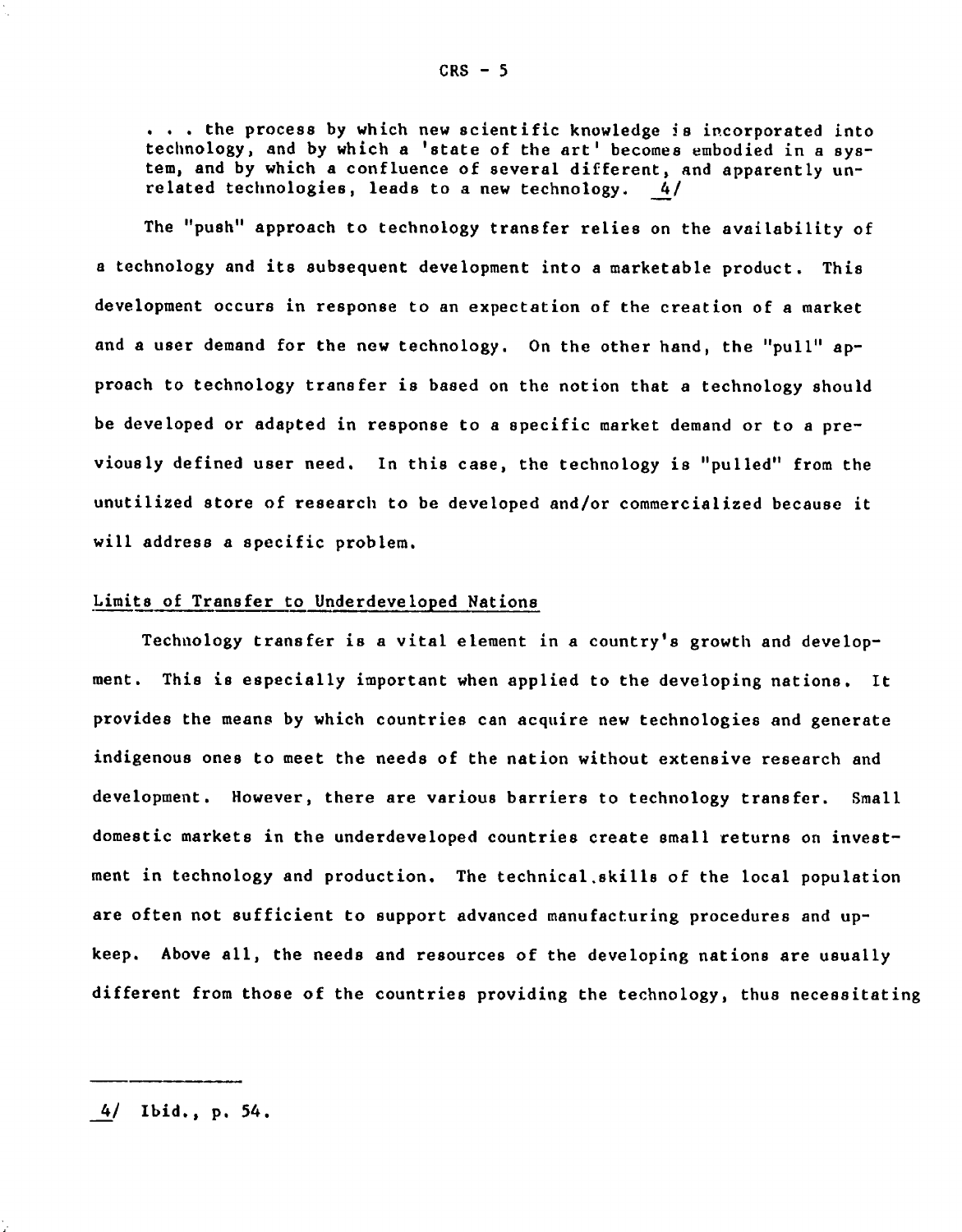adaptation and flexibility in its application. In an attempt to deal with technology transfer to the developing countries, the appropriate technology concept seeks to provide options within the limits imposed **by** the environment in which the transfer is effected.

## Appropriate Technology: Concepts and Definition

A major concern of the developing nations is how to conduct an orderly, nondisruptive, successful growth process and bring the benefits of technology to their nations. These countries look largely toward the West and Japan for their industrialization model, as the world becomes increasingly interdependent through science and technology. In many cases they expect the West to provide for modernization and growth via capital, expertise, and technology, and that it is a "right" to receive this assistance. However, tht. conditions present when the West was industrializing and the environment under which Western economies operate at the current time are vastly different from the situations in the less developed countries **(LDC's).** Thus the wholesale transfer of complex, capital-intensive technologies from the industrialized nations does not in itself insure the modernization of the developing world. The requirements of the LDC's can be met **by** adapting technologies to the specific situations within particular countries. Appropriate technology **(AT) -** also called "intermediate" technology **--** is one approach to modernization and economic growth. It is discussed in this report within the context of international technology transfer and the developing nations.

The West began its industrialization process at a period of time when new technologies were largely mechanical in nature. **5/** Competition for

į

**<sup>5/</sup>** Myrdal, Gunnar. The Transfer of Technology to Underdeveloped Countries. Scientific American, v. **231,** September 1974: 174.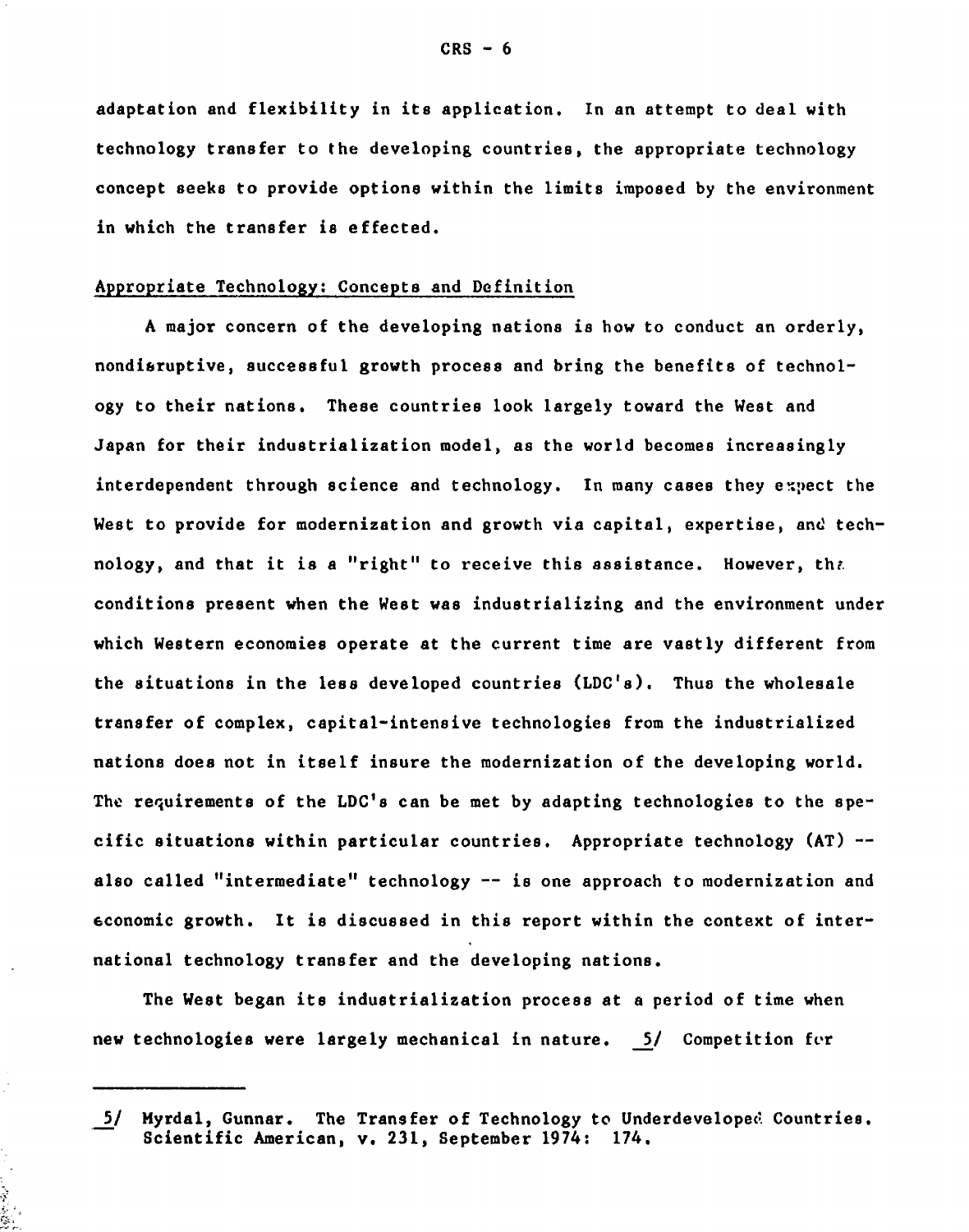innovation and for profit built up a technological infrastructure (an underlying framework of technical knowledge, know-how and understanding which provides support for the science and technology endeavor) within which industrialization progressed, This infrastructure was flexible enough to adapt to the changes brought about by technologies based on the nature of matter and energy. It has been able to support additional innovations and industrialization rooted in physical and chemical laws. The alteration in the nature of the modernization process in the West is built upon the foundation laid during the late 18th and 19th century Industrial Revolution. It largely took place within those countries which possessed an organized governmental structure and a strong sense of nationhood, whether authoritarian or not. Most of the developing nations lack this stability. It is evident that the process of modernization has changed since it began in the West. Thus an attempt by the **LDC's** to achieve industrialization principally through the transfer of complex technologies will most likely be met **by** numerous problems if not failure. The placement of advanced technologies within an underdeveloped economy, void of economies of scale, market, communication or transportation networks, without a technically skilled or innovative working population  $-$ - without a technological, scientific infrastructure -- is unlikely to result in a secure modernization process leading to a viable, sound economy.

**As** construed within an international setting, appropriate technologies are those introduced to, or developed within, a country designed to parallel the technical skills, indigenous resources and needs of that nation. They represent an attempt to work within the socio-economic structure of the **LDC** to ensure that the technologies meet that nation's industrial, financial,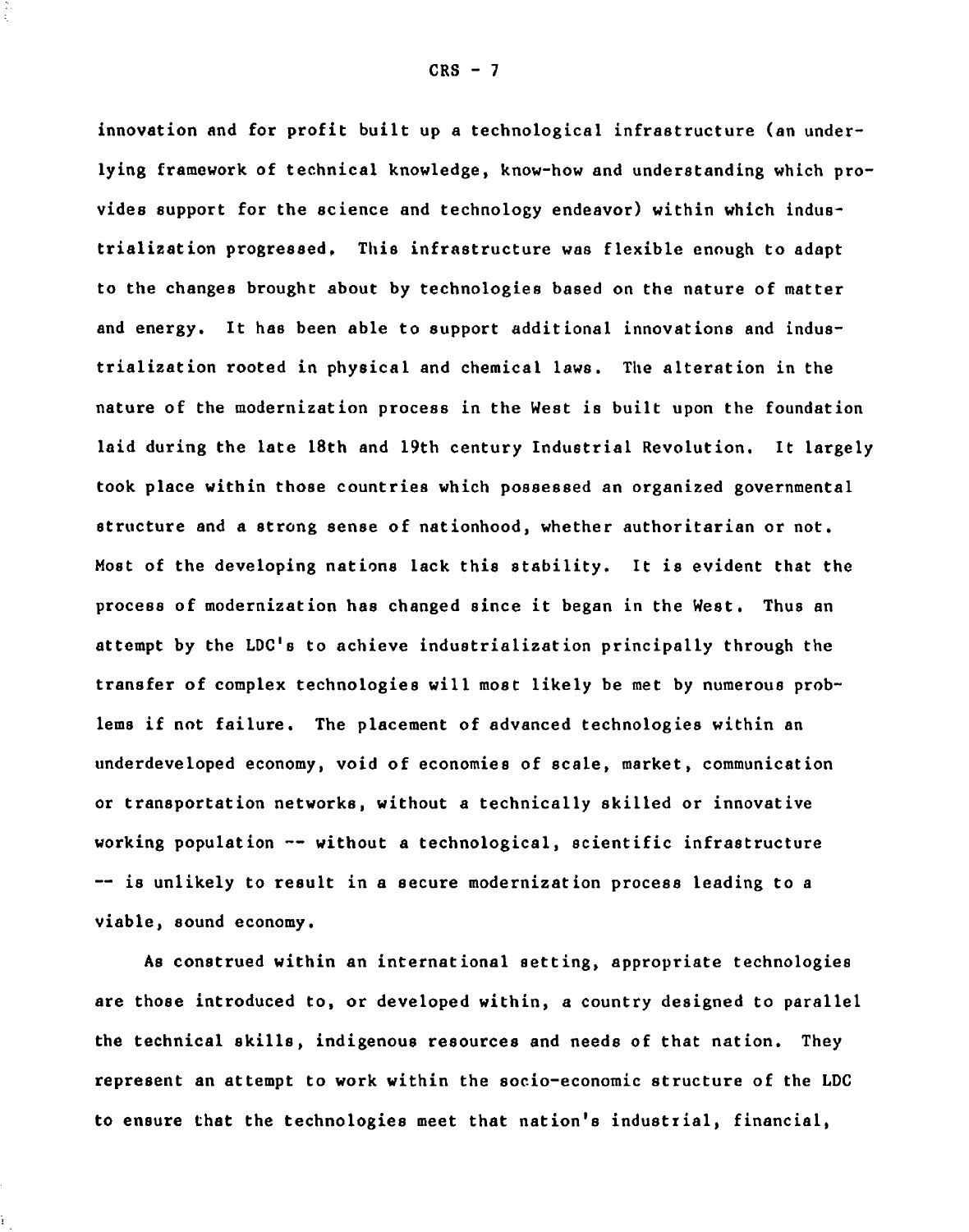educational and employment capabilities. Appropriate technology requires a concerted effort to combine local requisites with local technical skills and resources to provide products or processes which can be utilized by the population. It usually involves low-cost outputs made from low-cost inputs. The products and processes derived from AT are those designed to match the needs of the population while simultaneously remaining low in maintenance requirements, easy to operate, and easy to replace. The technologies sought are responsive to demand and adaptations can be made as changes are indicated. Meeting these criteria, appropriate technologies create self-reliance and decentralization in the provision of goods and services. To attain these objectives, a combination of advanced technical expertise and a knowledge of practical application and adaptability within the current environment are required.

Recognizing that the advanced technologies of industrial nations are not necessarily the answer to the developmental problems of the LDC's, the appropriate technology concept attempts to deal with alternative orientations to the economic environment within these nations. The idea behind AT is that there is more than one way of accomplishing an objective. Basically, the underdeveloped nations have a large unemployed, underemployed and unskilled labor force, few capital assets (with the exception of the oil-rich states which will be discussed separately), and at best, a limited technological infrastructure. The appropriate technology concept accepts these conditions for development and attempts to work at promoting modernization and the provision of needed goods and services within these constraints.

The concept of choice is fundamental to appropriate technology. A balanced approach to **AT** requires that all types of technologies be considered.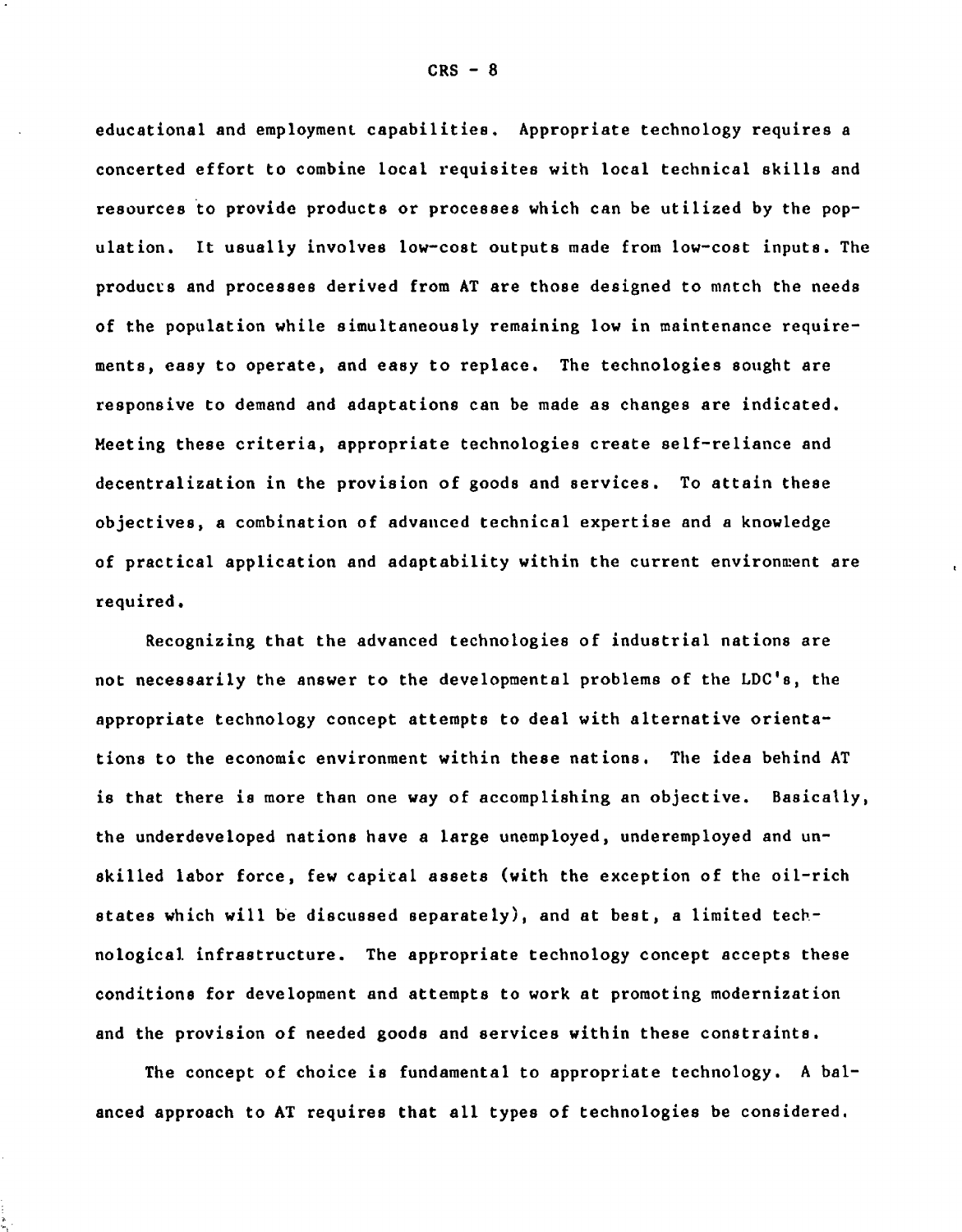While developing nations' desires to industrialize cannot be fulfilled strictly through the importation of Western technologies, neither should these advanced technologies be excluded from consideration. The choice of technology should be dependent on the indigenous patterns of consumption, labor and resources. The criteria on which the choice of "appropriateness" is based are not limited solely to technological considerations. Also of consequence are economic, cultural, environmental, energy, value, and social standards.

Appropriate technology attempts to deal with the total benefits of technological development. While production methods and distribution channels may not operate at optimum efficiency, AT requires that the social, economic, environmental and political advantages to be derived from a technology be considered. In other words, there are other individual and group efficiencies (i.e., social, cultural, medical) which must be satisfied for gains to be made. Appropriate technology addresses itself to this idea and provides alternatives; the governments of the developing nations must decide if and how these benefits are to be assured and distributed.

#### Production

The factors of production  $-$  labor, land, and capital  $-$  are present in the economy of the LDC's in proportions different from those of the industrialized nations. The formers' environments are frequently dominated by a relatively large workforce faced with high unemployment, underemployment, poverty, and limited skills. The economies of the developing nations are also typically characterized **by** poor income distribution, small domestic markets, and a lack of marketing mechanisms and networks. The capital-intensive technologies of the industrialized nations do not address themselves to these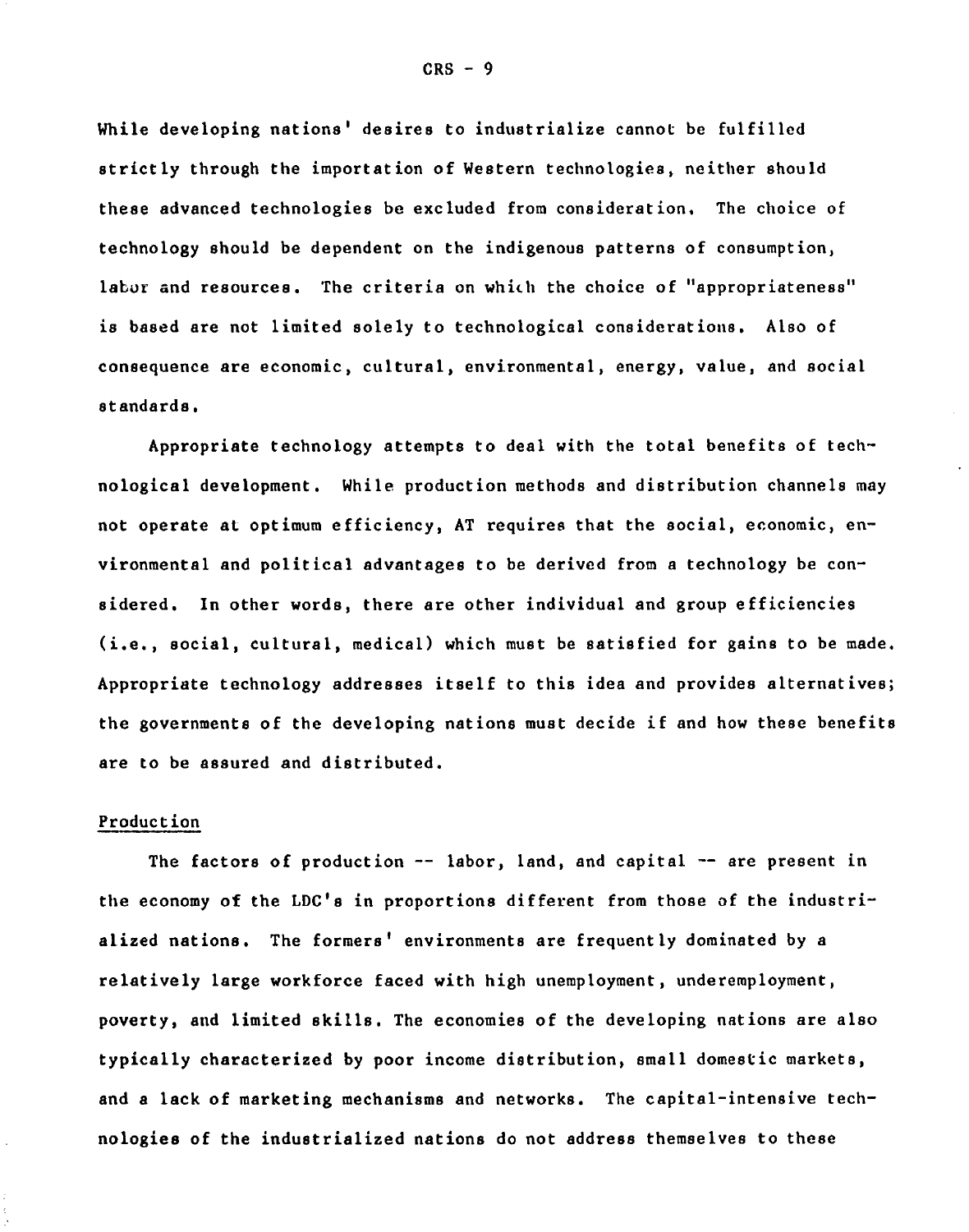economic and social conditions. Given the developed countries' concern with efficiencies, the Western technologies tend to be labor-saving and designed to promote economies of scale. However, the economies of scale inherent in Western production often do not apply equally to the **LDC's.** The established communications, distribution and transportation networks available in the developed nations and fundamental to this concept of scale, are not present in the developing countries. Markets have not been established or aggregated. Thus, as the basis for a program of development, capital-intensive technologies often do not address the problems and possibilities inherent in the particular situation. The idea presented **by** the **AT** concept is that laborintensive technologies should be adaptable to provide overall benefits equal to, if not superior to, **highly** technical innovation within the economic confines of the developing nations.

### Policies of the Developing Nations

i<br>In

The technologies transferred to the LDC's **by** the Western nations and those developed within the countries themselves reflect governmental policies towards science, technology and industrialization. Among the barriers to the acceptance and utilization of appropriate technologies are the attitudes of the LDC's themselves. In modeling their developmental planning after the West, many developing nations aspire to the advanced, capital-intensive technologies which characterize the economies of the industrialized countries. While these technologies may have definite place within the **LDC,** the uncritical acceptance of this form of transfer can put strains on the economic and political viability of the country.

In general, the past and present policies and priorities of the developing countries have served to promote the transfer of capital-intensive technologies. Various policies have made capital inexpensive relative to the price of labor,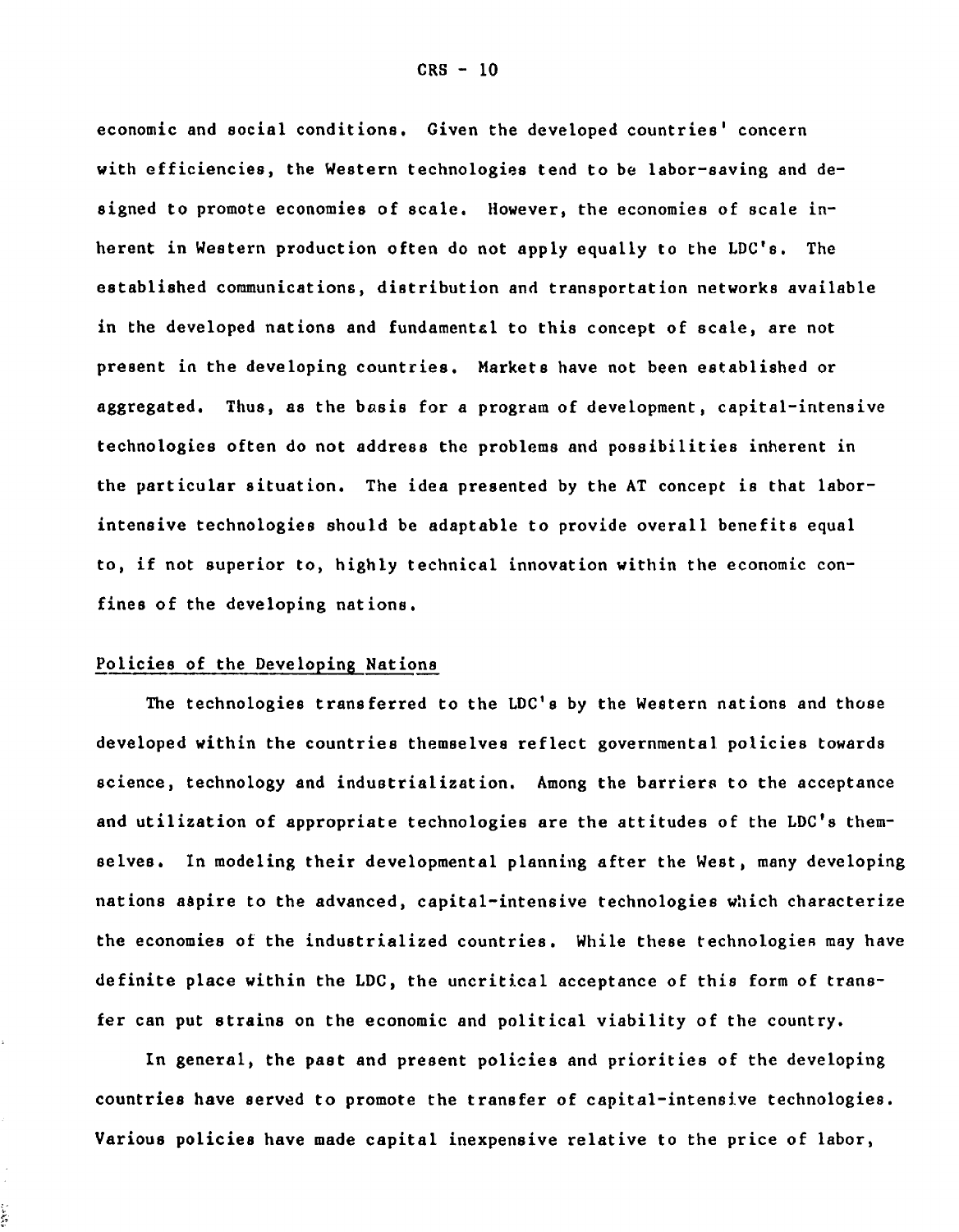thus promoting technologies which favor the former. Many LDC's have artificially underpriced capital **by** distorting exchange rates. Favorable rates of exchange are established on foreign currencies which serve to encourage the development of technologies which utilize a high proportion of imported goods and resources and ignore the higher priced domestic resources. Technologies from the West thus become a better **"buy"** and the replacement supplies for these capitalintensive production methods are purchased from foreign sources.

Other policies of the LDC's promote artificially low prices for capital. Low-interest loans for the purchase of foreign capital goods and production methods are subsidized **by** the government. Preferential tariffs on capital goods are combined with preferential foreign exchange rates to favor the transfer of capital-intensive technologies. Accelerated depreciation allowances on the tools of production, which are themselves capital-intensive, also serve to make it more economical to promote advanced technologies. Many LDC's do not have well planned protectionist policies and thus tend to create non-competitive, high-cost, high-profit industries catering to luxury items and capital goods.

While the economic programs of the developing nations have lowered the price of capital and thus capital-intensive production methods, labor is rendered expensive through the implementation of minimum wage laws, lay-off restrictions, and mandated fringe benefits. Wages are distorted **by** exogenous factors which have contributed to massive urban unemployment in the LDC's. Among the amenities often required to **be** provided in addition to wages are housing, sanitation, water supply, a.id medical and educational facilities. When these are made obligatory they add substantially to the cost of production in labor-intensive manufacturing. Thus, there is a sizable economic disincentive to the implementation of labor-intensive technologies.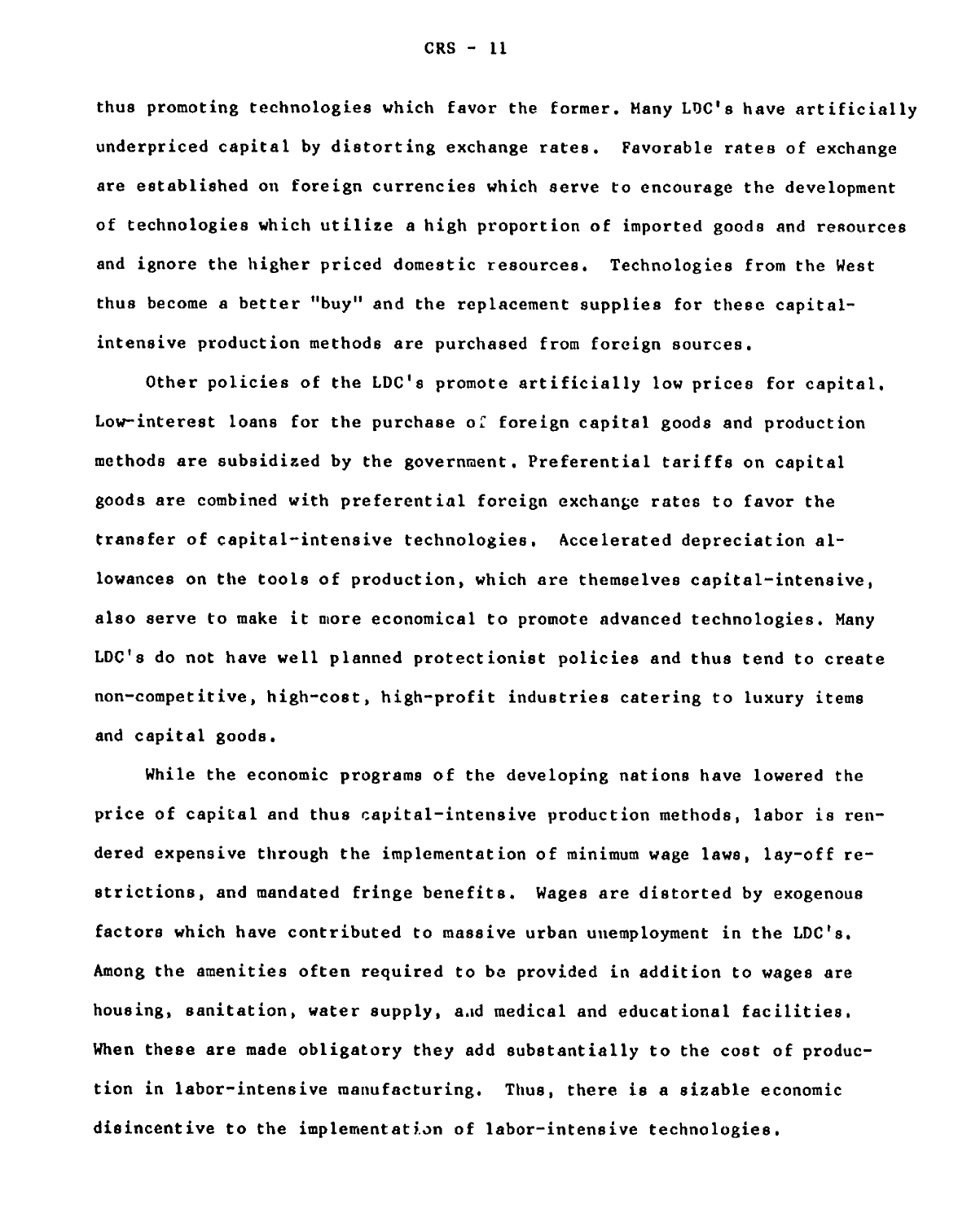The predisposition of the various persons involved in the transfer process also builds a barrier to the acceptance of **AT.** Oriented towards advanced technologies and production methods, efficiency concepts, and laborsaving manufacturing, those persons involved in technology transfer and industrialization bring a particular outlook to the problems posed within the LDC's. The elements of appropriate technology are unfamiliar and require an orientation and ability to adapt innovation which is not inherent in the trained abilities of most involved in production.

Additional constraints to the adoption of appropriate technology within the developing nations revolve around the entrenched self-interest of various specialized segments of the population. Institutional structures as well as political alliances often work to promote the capital-intensive technologies and methods of production which tend to benefit the wealthier elements of the societies. Economic policies favorable to business and capital-intensive industrialization have created established economic structures. In conjunction with business, these groups control the economic development of many **LDC's** and can work to suppress innovation in the area of appropriate technology.

Given the economic environment of the developing countries, various suggestions have been made concerning policies which these nations can implement to promote appropriate technologies within the context of their developmental requirements. Foremost is the prerequisite that the **LDC's** curtail their policies of cheap exchange rates and credit which substantially alter resource prices. In conjunction with this, unrealistic minimum wage structures and benefits need to be discontinued so as to provide an incentive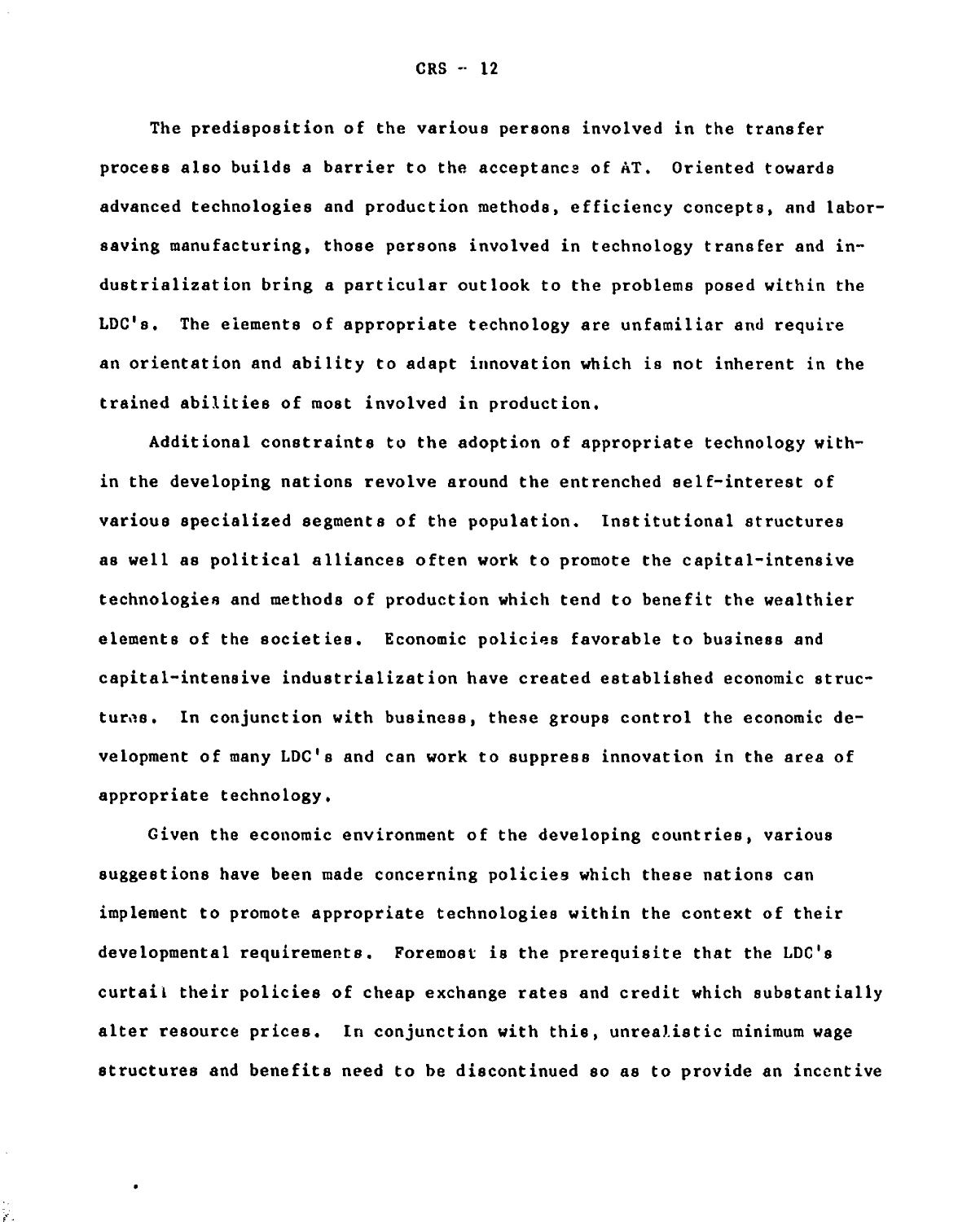to promote labor-intensive technologies. **A** program of more effective tax policies, removal of interest rate ceilings and subsidies to capital would also make AT (and its *..* , or-intensive aspects) more desirable. Additional opportunities available to the developing nations include promotion of a technological infrastructure, advancement of the skills of the population, improvement of technically related services and marketing networks, encouragement of competition within the population, and the developing of export markets for the products of **AT.**

### Innovation

Most developing nations with their limited technological infrastructures have not developed innovative capabilities among their populations. Without indigenous innovation a country cannot maintain long-term development, which requires adaptation and evolution of processes and products as needs, demands, and resources change over time. Local entrepreneurs and innovators are necessary to sustain the adoption of technologies suited to the local environment as well as the development of familiar domestic resources. The flexibility necessary to promote this process is often not present in the environment of the LDC's. This is partially a result of limited technological expertise in the population and of government policies which work to dissuade innovative projects.

Technical education and training are necessities for indigenous innovation. However, in developing nations there is a limited supply of skilled persons to draw on for innovation. Attempts to improve this situation **by** sending students abroad to study often results in "brain drain" when these students remain abroad to take advantage of other environments where their talents can be better utilized.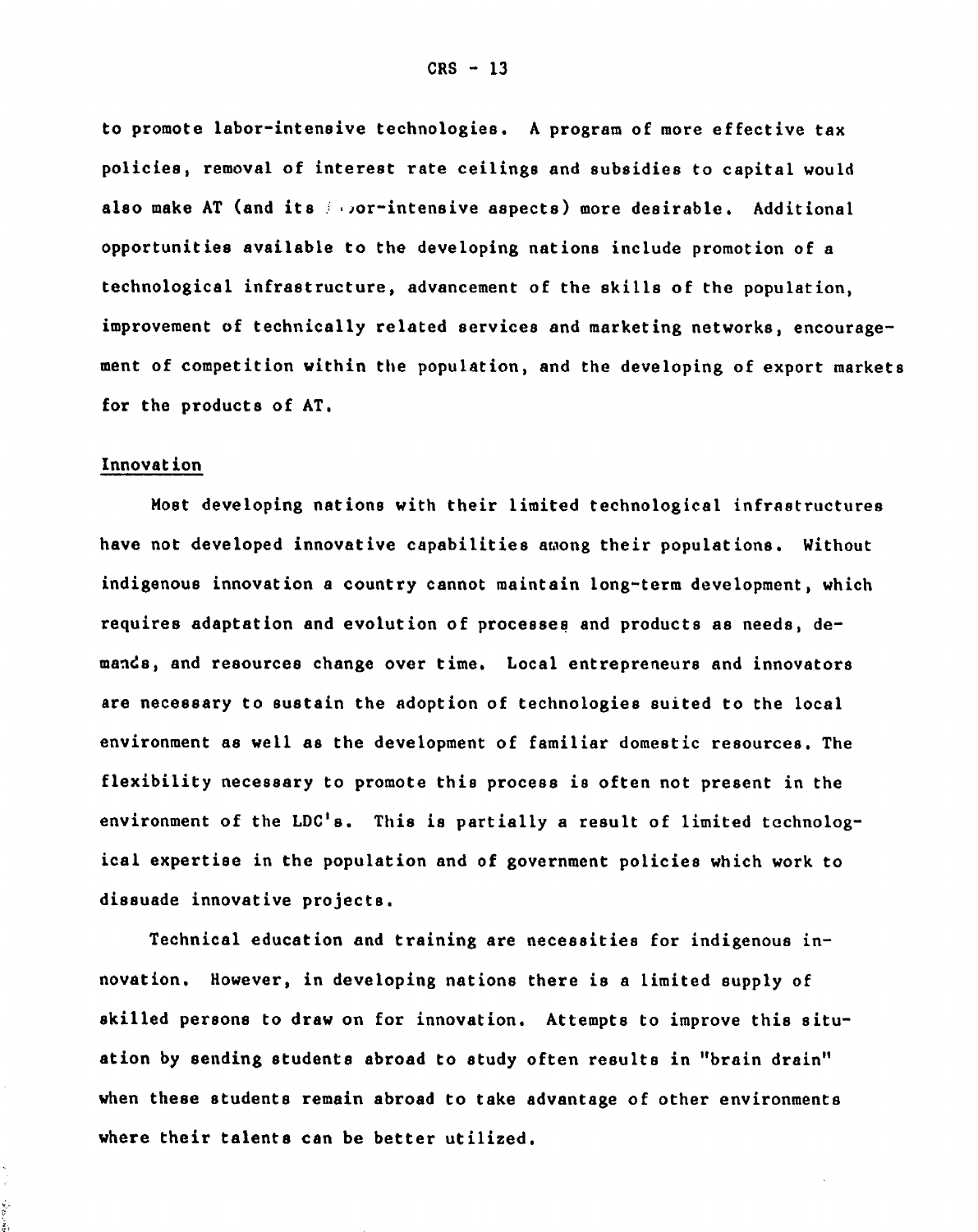The economic policies of the governments within the LDC's usually are not constructed to foster indigenous innovation and often pose direct obstacles to the innovation process. Inflated foreign exchange rates, excessive depreciation allowances and preferential tariffs act to favor capital-intensive, imported technologies. At the same time, high interest rates on domestic loans and inadequate credit systems which do not cushion the risks tied to investments in innovation serve as deterrents to attempts **by** local entrepreneurs. Further disincentives arise in consideration of the lack of effective market diffusion and product distribution channels. This both dampens demand for the results of innovation and makes return on investments less likely.

This lack of innovation is also evident in the inability to adapt the potential of Western technologies to the particular environment of the developing nations. The ingenuity to provide flexibility in approaching technological problems is lacking. The appropriate technology concept provides a method **by** which low-cost, adaptive innovation can be fostered. Investment costs are minimal, the technologies are not technically sophisticated but address the problem, and local resources are utilized. Thus the risks involved in innovation and the artificial barriers to it can be circumvented while providing the method **by** which indigenous innovation can be encouraged to assist in the country's development.

# Limitations of Appropriate Technology

 $\frac{1}{\zeta}$ 

 $\overline{\phantom{a}}$ 

ik<br>Mi

Appropriate technology cannot address all the requirements for modernization faced **by** the developing countries. With respect to the international marketplace, the small-scale nature, the dispersed production sites, and the reliance on unskilled labor make appropriate technologies less economically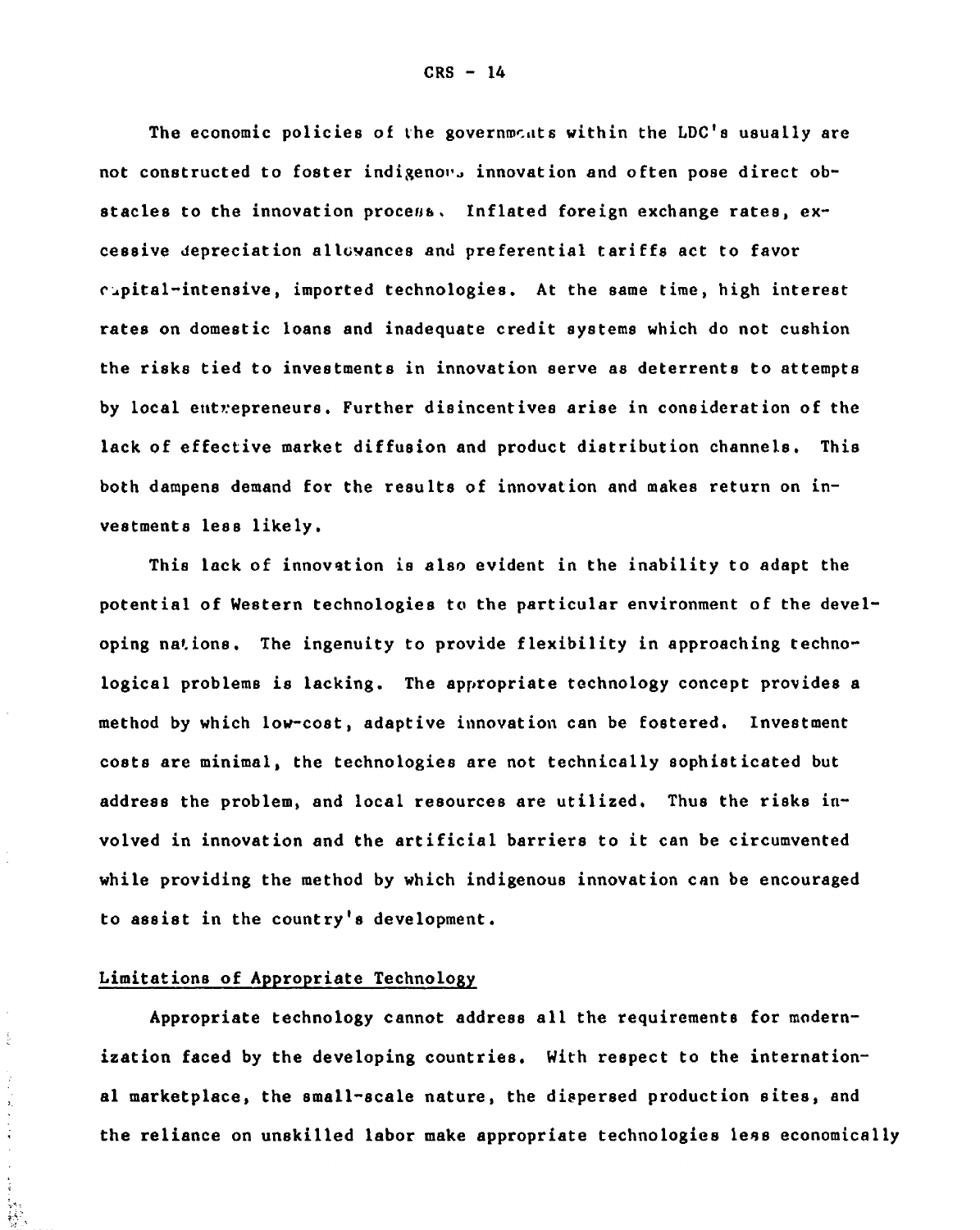efficient than capital-intensive ones. These characteristics reduce the ability of the **LDC's** to produce on a large scale and develop a broad foreign market. In the industrial nations, capital-intensive technologies utilize resources to provide the maximum output while consuming the least amount of expense per unit produced. Thus, scarce financial resources are used most efficiently and that portion saved can be put to additional use. The production methods provided **by** advanced technologies are based on efficiency criteria which insure that the output is produced in the least amount of time. Production **by** advanced technologies is often the cheapest, most efficient way to manufacture in large quantities and thus compete on the world market.

In the development of a national market, additional considerations make capital-intensive technologies more economically desirable. The dispersion of local industries leads to problems with market aggregation and distribution. The underdeveloped transportation and communications networks hinder both the provision of inputs to production as well as the distribution of outputs to the population. Nor are markets aggregated to develop substantial demand for a product (new or otherwise) such that its manufacture is profitable. Labor-intensive technologies do not provide the quality control which can be built into machine-made outputs. Together, these factors often cause the return on investment in labor-intensive technologies to be below that which can be obtained through the utilization of advanced technologies.

Other aspects of the labor-intensive components of appropriate technology argue against its substitution for the use of capital-intensive technologies. **As** discussed previously, labor is presently expensive in the developing nations. In addition, this labor is largely unskilled, uneducated and located in urban areas. Labor and production management skills are not wide-spread

 $\ddot{\phantom{a}}$ Ļ,

 $\frac{1}{2}$  $\frac{3}{2}$ ŷ Š,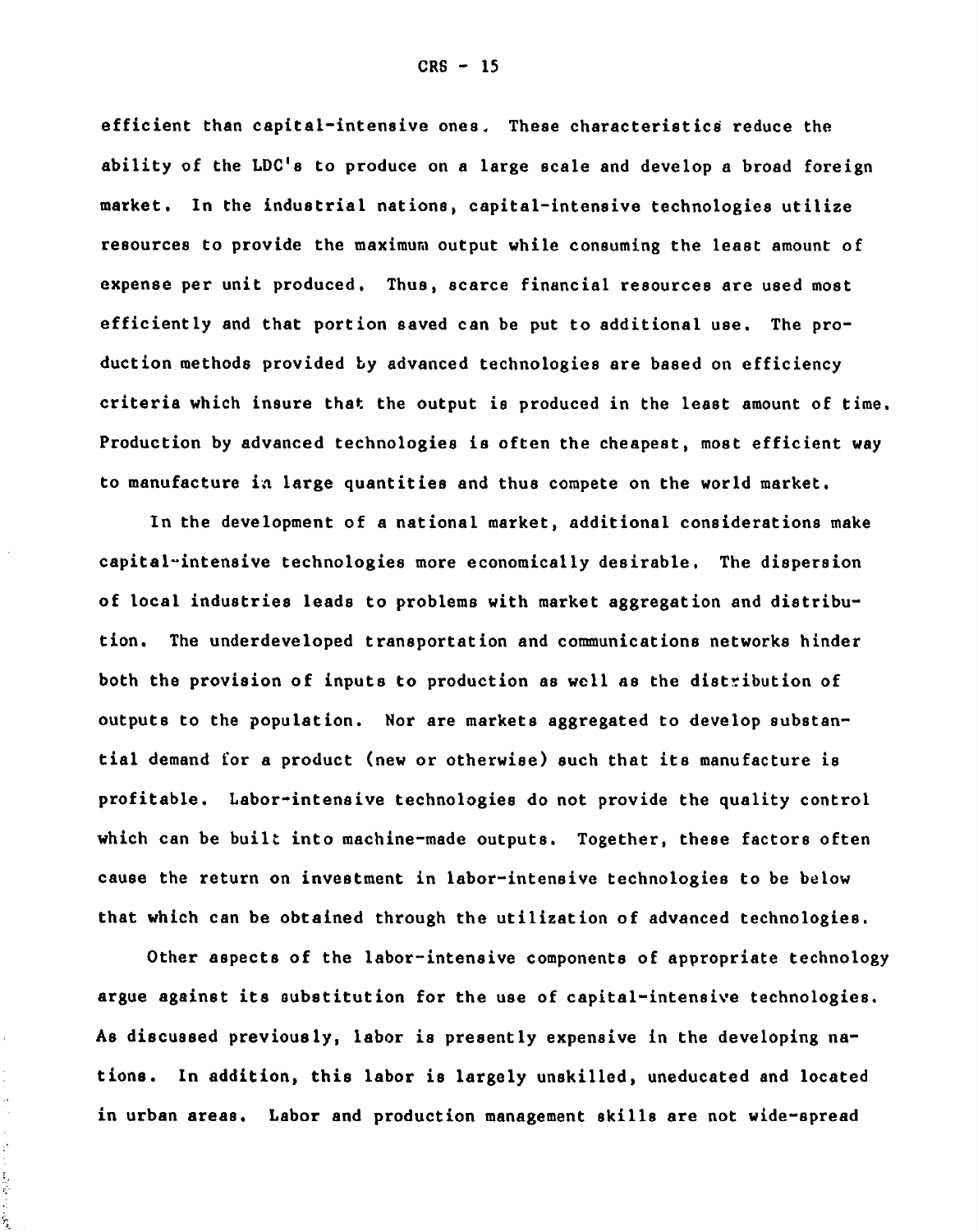and most of the expertise is based in capital-intensive methods of production. The increased necessity for effective management techniques arising from reliance on labor-related technologies makes its absence more noticeable. Capitalintensive manufacturing, when combined with training, provides those management and technical skills needed for modernization of the economy of the LDC's.

Thus, in relation to some aspects of development, these conditions cause the economic costs associated with the production of labor-intensive appropriate technologies to be higher than those inherent in capital-intensive, Western technologies. Appropriate technologies cannot compete in the world marketplace because they do not manufacture in large enough quantities, nor do they manufacture efficiently. Poor distribution channels (both national and international), small domestic markets and uneven quality control can serve to prevent a large return on investment. These factors, coupled with the absence of technical education and the problems of national pride and psychological resistance to using what can be described as old, undeveloped, or discarded technologies provide coherent argument against the implementation of appropriate technology **--** or the exclusion of advanced technology -- in the developing nation.

## Appropriate Technology and the Rich Developing Nations

the contract of the contract of the contract

The situation with respect to appropriate technology within the rich developing nations differs from that of other LDC's. The concept of **AT** is not as important to their developmental process as it is in the less wealthy **LDC's.** Possessing the large monetary resources to purchase technology, expertise, assistance, and information, the wealthier developing countries see appropriate technology as a means of retarding industrialization and of preventing their acquisition of advanced technologies. At present, they are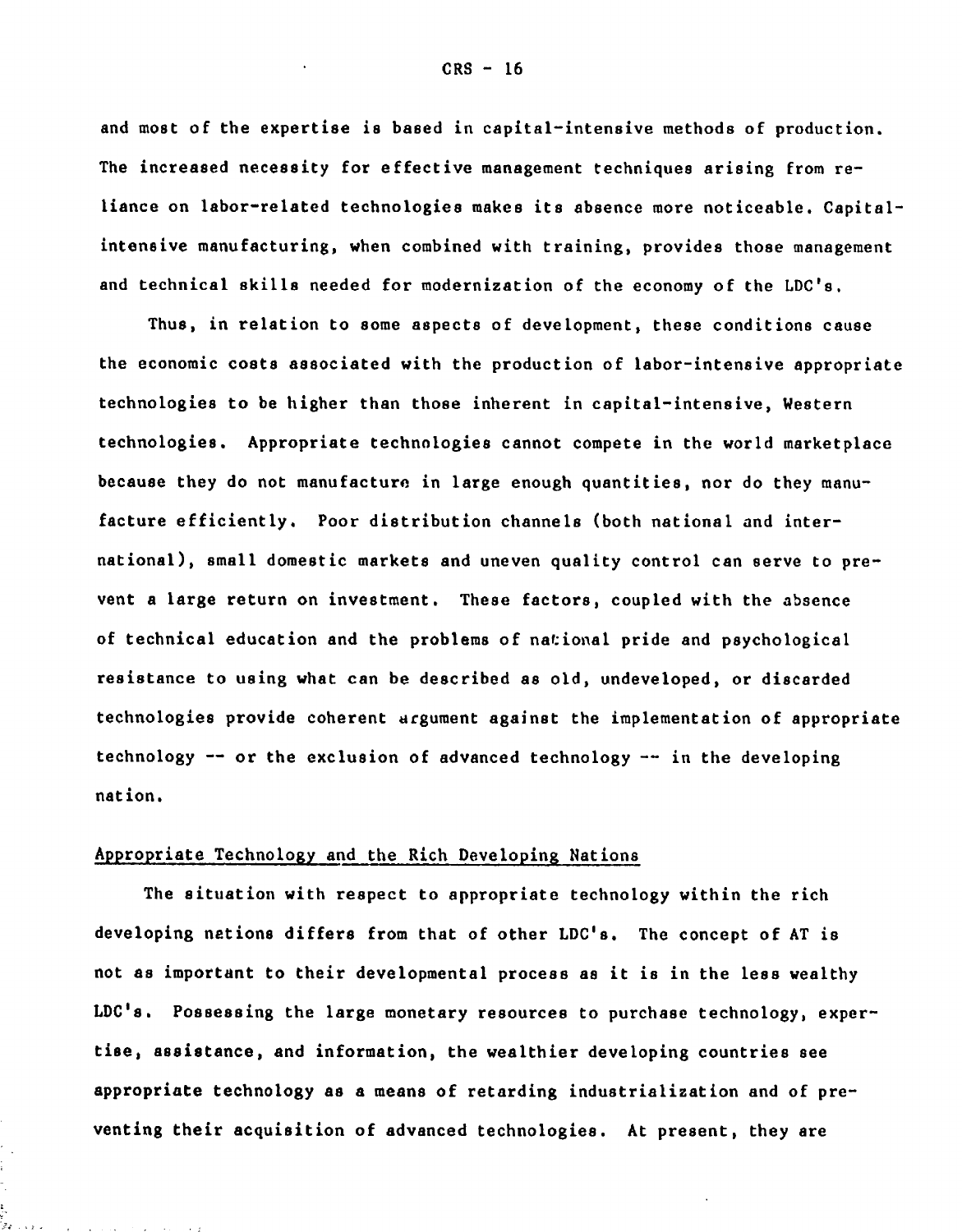seeking to develop the technological infrastructure so that the purchase of goods and assistance can result in modernization. With their large monetary reserves these countries can purchase most of the factors for development: they can afford replacement costs, technical assistance, expertise, and the improvement of market, transportation, and communications networks necessary for industrialization. Although there is an uneven distribution of wealth, there is enough to provide markets and purchasing power for technical goods and services. Money is also available for educating the public and thus improving the technological infrastructure, the technical skills and the innovative capabilities of these nations.

## The Multinational Corporation

The multinational corporation (MNC) is one of the major mechanisms for the transfer of technologies to the developing nations. By establishing manufacturing plants within the LDC's, multinational companies have provided for technology transfers through the importation of machinery and tools used in production. The technical expertise and training made available **by** the management and employees of these companies play an important part in the transfer of information and skills. At the same time, multinational corporations inject capital and foreign exchange into the economies of their host countries. However, the technologies favored **by** the MNC's are usually capital-intensive, thus the income derived from the activities of these companies is not widely distributed. The number of employees needed to operate these production mechanisms is small and the wages paid benefit only a particular portion of the population, usually the wealthier, educated segments.

Within the countries of origin of the multinational corporations, labor is the expensive factor of production and the development of labor-saving

ť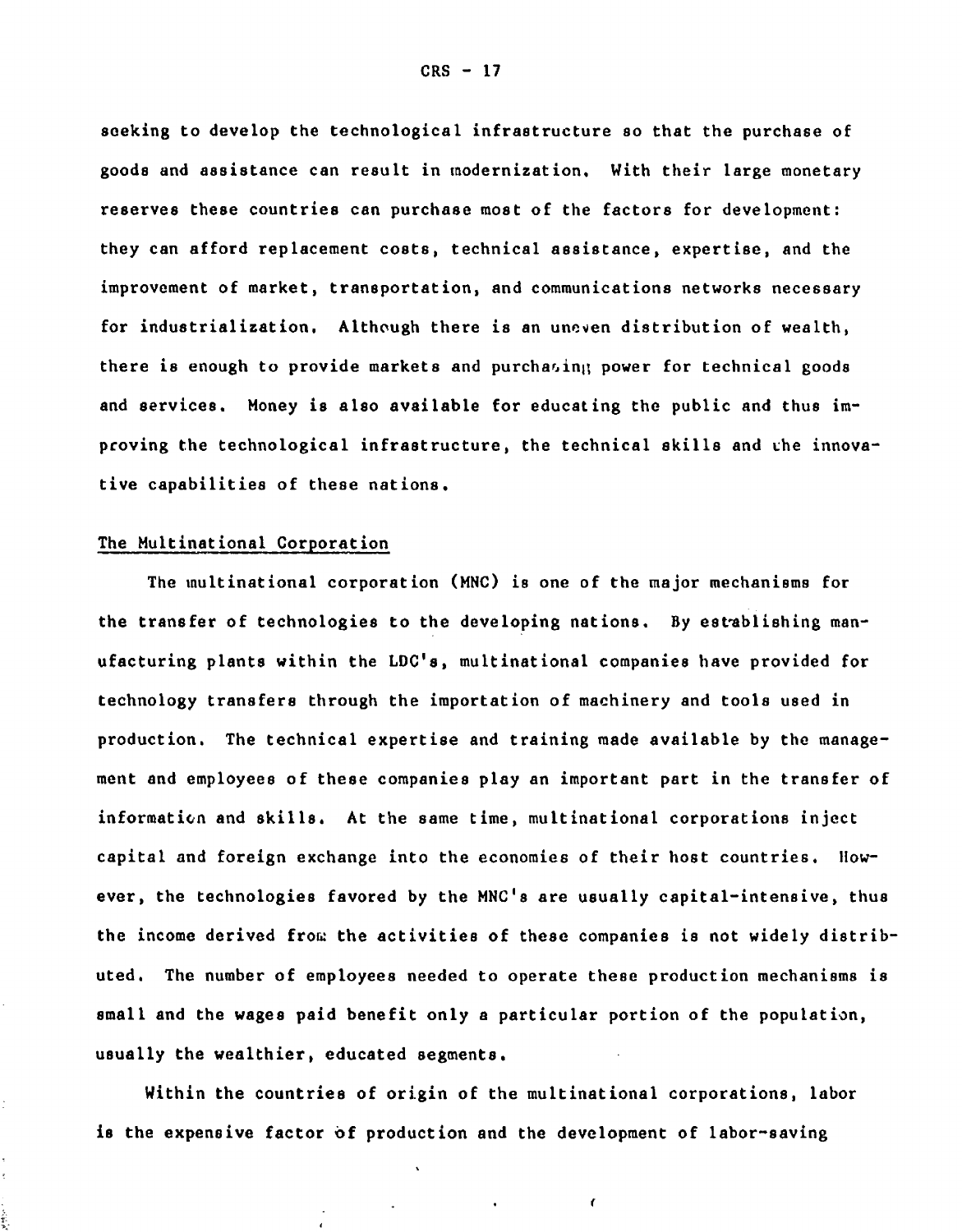technologies is the rational course followed **by** the large companies. This does not hold true when applied within the LDC's. While in the developing nations labor is more abundant, the MNC's often have no incentive to utilize less capital-intensive technologies. Given th nature of the products and processes these companies are involved in, it is often difficult and costly to alter manufacturing patterns. Familiarity with proven methods of production can form a bias towards continuance of present practices which may be reinforced **by** a lack of information on alternatives. In other cases, the propensity of multinationals to export high technologies is encouraged **by** the economic policies of the LDC's. While cheap labor can be an advantage, the MNC's often respond to artificial barriers to the utilization of labor imposed **by** governments and provide capital-intensive technologies.

 $\mathbf{r}$  .

Multinational corporations have contributed to the westernization of the markets within the developing nations. The criticisms now leveled concern the question whether these companies are transferring technologies at odds with the economic and developmental environment of the **LDC's.** The current outlook for economic growth tends to concentrate on the idea that innovation and technology must stimulate demand and employment **--** the critical economic issue within the less developed countries. The technologies introduced by the multinational companies are on the whole capital-intensive and do not act effectively to expand employment, innovation, or demand. However, dispersal of the capital depends largely on government policies and priorities. If the capital is used for goods and services which improve education, health care and other social concerns, it can benefit the social development of the countries.

There are various economically sound reasons for the continued utilization of capital-intensive technologies **by** the MNC's. In the past, there has been a concerted effort **by** the developing nations to encourage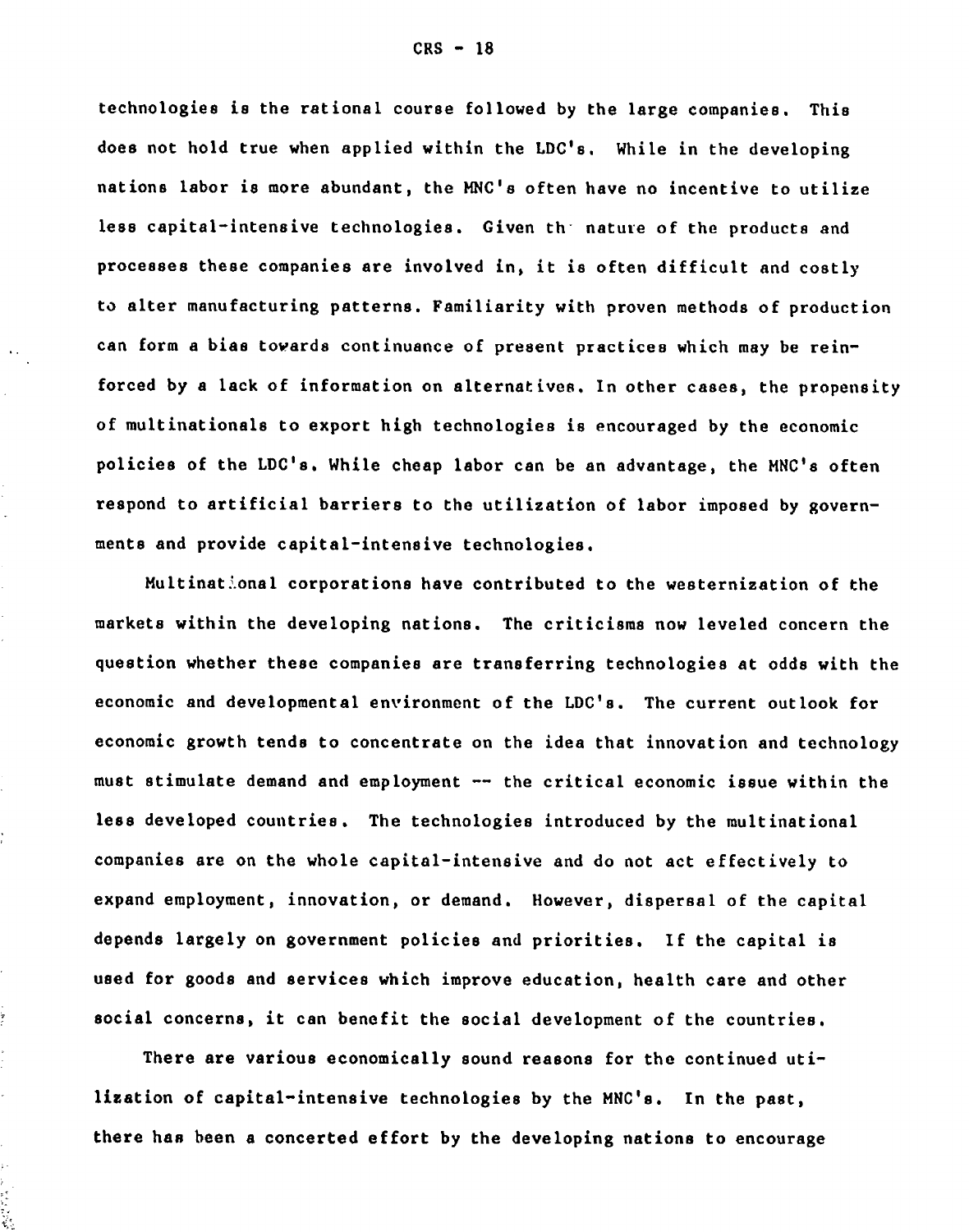the involvement of multinationals in order to promote industrialization. The governmental policies described above all contribute to the continuation of the emphasis on Western, advanced technologies. Economically, it is costly for companies to adapt technologies to the collective environment of the LDC's and even more so for adaption to each particular country. Markets are too small to recover large investments and research and development costs for special techniques or processes designed to be labor-intensive or to use domestic resources. Capital-intensive production methods can save scarce monetary resources **by** consuming less money per unit of output. Also, **by** operating -':hin **LDC's,** multinational corporations bring managerial and technical  $\epsilon$ -sparience and skill which are of benefit to the recipient country and can have future impact on the development of expertise in the working population.

#### **U.S.** Government Programs

The concept of appropriate technology is receiving attention in a number of Federal agencies of the **U.S.** Government. The Energy Research and Development Administration (ERDA), now within the Department of Energy, is developing a program for international **AT,** the Agency for International Development **(AID)** is administering one, and the National Science Foundation (NSF) is studying the idea.

AID. In recognition of the potential of appropriate technology, Congress included section 306 in the International Development and Food Assistance Act of 1975 (P.L. 94-161) which amends section **107** of the Foreign Assistance Act of 1961 and mandates a program for AT within the Agency for International Development (AID). A total of \$20 million has been made available for FY **1976,** 1977, and **1978** for **".** . **.** activities in the field of intermediate technology, through grants in support of an expanded and coordinated private effort to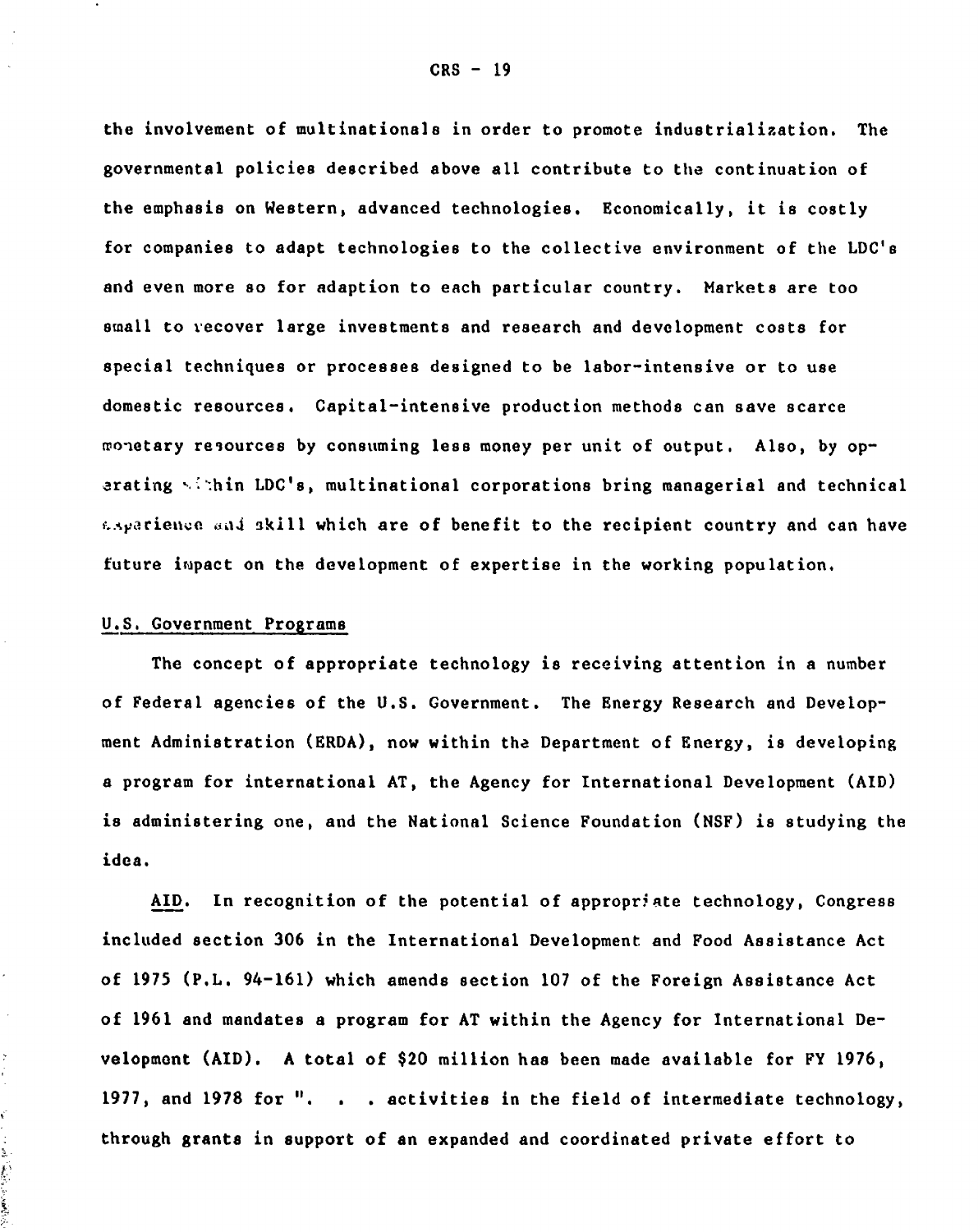promote the development and dissemination of technologies appropriate for **de**veloping countries." In response to this legislation, the Agency for International Development prepared a plan for a program and submitted it to the Senate Foreign Relations Committee and the House International Relations Committee on June **30,** 1976.

The goals of the proposed program are to aid LDC's in creating, utilizing and adapting appropriate technologies while promoting the establishment of an infrastructure equipped to handle the technical environment. As now constituted, the program will spend \$10 million annually to involve private groups in AT projects which complement the ongoing efforts of the Agency for International Development. Grants will go directly to private as well as publicly supported groups working within LDC's. An independent, private, non-profit organization has been established to undertake the management of the program. This is seen as providing for better flexibility of operation, less red tape and bureaucracy, and a faster response time. A \$1 million grant to set up this group, Appropriate Technology International, was approved June **27, 1977.**

In pursuit of innovative projects in appropriate technology, the AID proposal outlines five program areas under which activity would be conducted. These are as follows: (1) communications and coordination-information and modeling programs; (2) national priorities for AT-efforts to encourage AToriented policies within **LDC's; (3)** appropriate technology projects in **LDC's;** (4) educational programs; and **(5) U.S.** business involvement in **AT** projects in the developing nations.

ERDA. The Office of International R&D Programs within ERDA's Office of International Affairs (now in the Department of Energy) is developing a new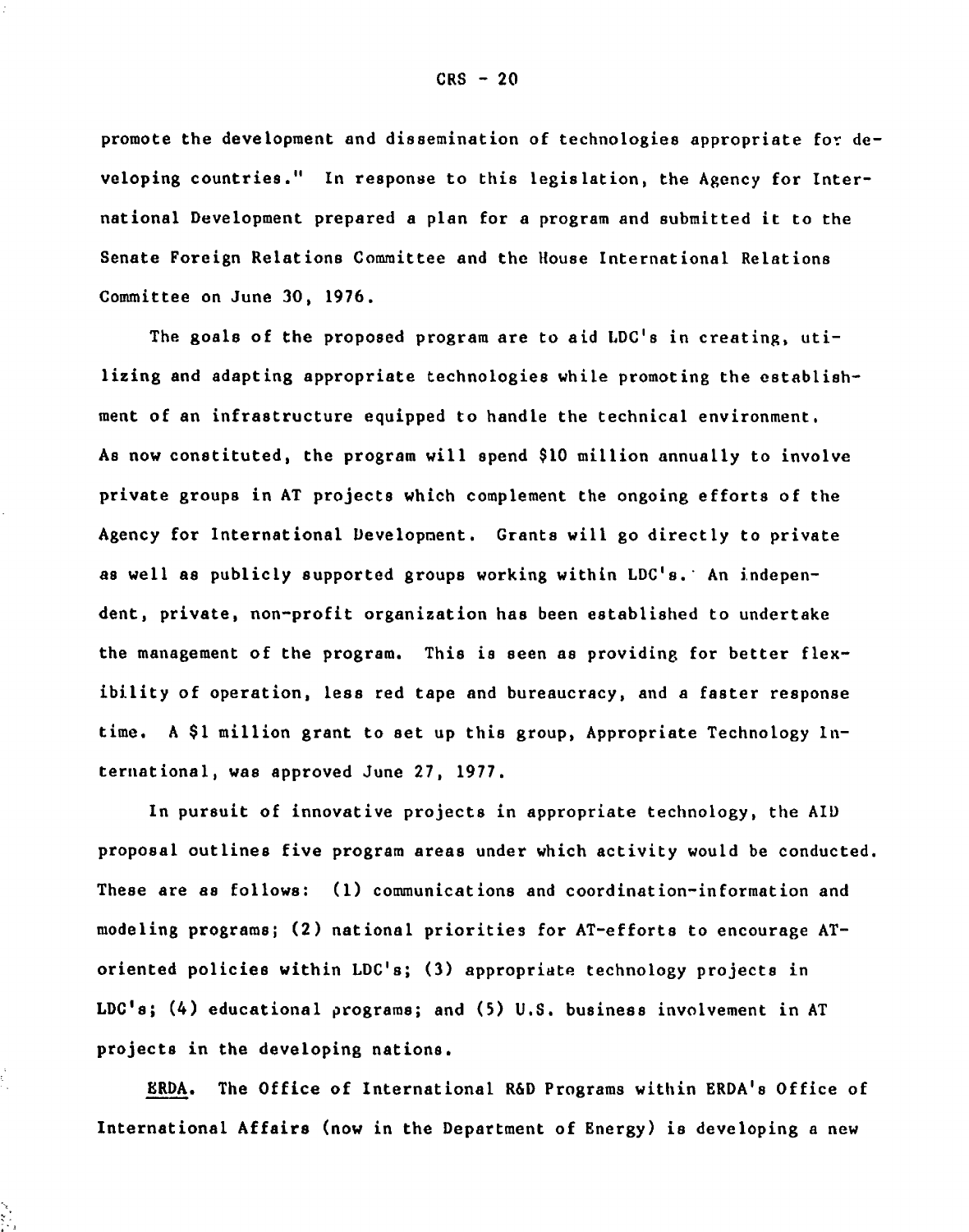program in which appropriate technology will be an important component. To be titled the **U.S.** Program for International Energy Development with Less Developed Countries the overall program objectives will be to: **(1)** improve the quality of life in the LDC's; (2) reduce the dependence on oil in the developing nations; and **(3)** provide nonnuclear alternatives to those countries which have expressed interest in nuclear power.

In addition, ERDA is in the process of finalizing a General Agreement with the Agency for International Development to develop a basis by which the two agencies can work and transfer funds. Realizing the potential for cooperation, it is assumed that through this mechanism, ERDA can make available the technical expertise required **by** the AID foreign assistance programs. To this end, a Memorandum of Understanding between ERDA and AID was approved November 15, 1976.

**NSF.** In House Report 95-98 to accompany H.R. 4991, a bill authorizing FY 1978 appropriations for the National Science Foundation, the Committee on Science and Technology expressed its interest in NSF's involvement in the issues surrounding appropriate technology:

. . **.** it is recommended that the **NSF** encourage research and development directed specifically at appropriate technologies in the International programs and in the Policy Research and Analysis program where it appears that such direction is feasible. **(p. 25)**

The Foundation was also requested to present within six months a report to the appropriate House and Senate committees on future plans and programs in **AT.**

At the present time, there are no specific, separate programs to address the concept **of** international appropriate technology within either the Policy Research and Analysis Division or the entire Scientific, Technological, and International Affairs Directorate **(STIA)** of the National Science Foundation. However, there is an effort underway to encourage consideration of **AT** and AT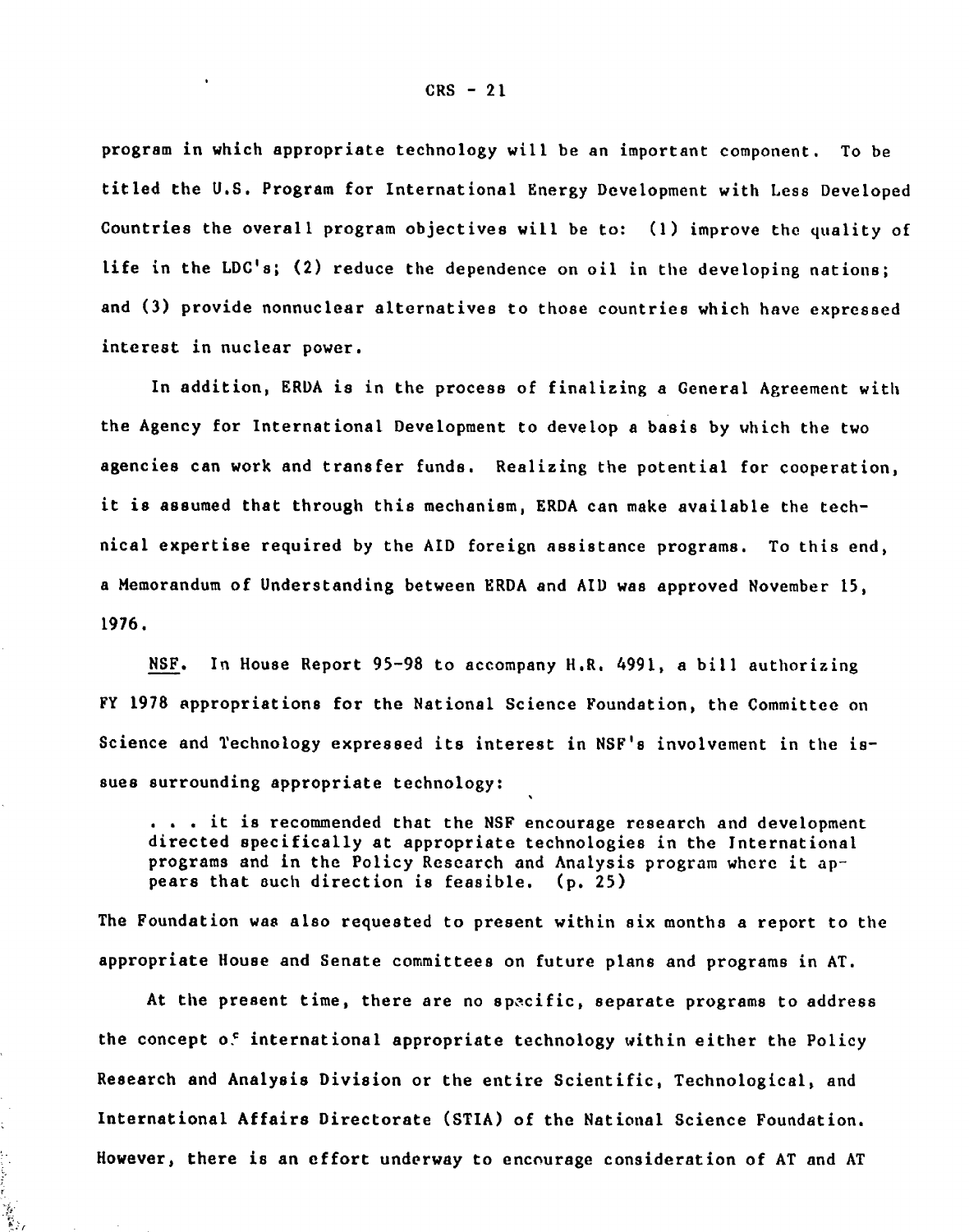concepts in future proposals and programs. The Policy Research and Analysis Division within STIA is working on a draft program plan for the research community which includes the concept of appropriate technology. An International Policy Research and Analysis Working Group has been established within the Division but has not funded any studies up to this point. Other programs have components which fit the criteria of appropriate technology although not labeled as such including the International Science Studies Program and the Transnational Issues Program. The Scientists and Engineers for Economic Development Program, funded **by** AID and administered **by NSF,** provides for applied technology projects abroad which involve appropriate technologies.

The Science for Citizens Program of the Science Education Directorate in **NSF** has provided a grant to the American Academy of Arts and Sciences to conduct a symposium on "Social Values and Technology Choice in an International Context" to be sponsored **by** the **U.S.** Pugwash Committee. Planned for the spring of **1978,** this conference will discuss numerous aspects of the issue of appropriate technology. The participants from both the industrialized nations and the developing countries will consider whether the choice of alternative technologies can effect the attainment of social and economic goals. Also, to be discussed are whether the concept of appropriate technology meets the requirements of the public within the developing countries and whether the growth model of the industrialized nations is the one that should be followed **by** the **LDC's.**

ŧ.

## Concluding Observations

The basic question the developing nations face **--** and those who are interested in providing assistance **--** is which path is the best to insure economic growth in concert with national goals, character, and ideologies.